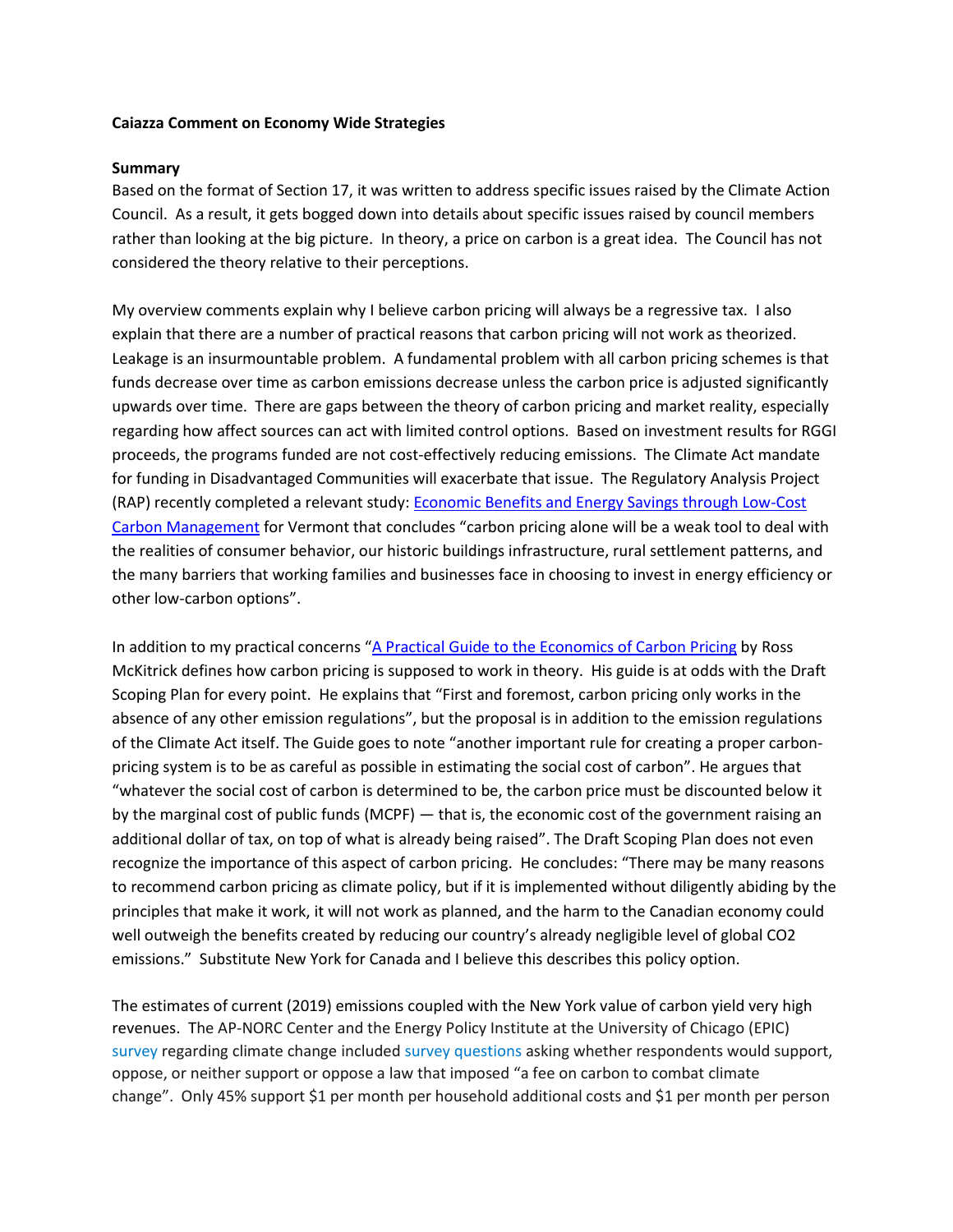in New York only provides revenues of \$237 million. All of the projections in Table 2 estimate costs far higher than that level so I do not think the public perception of affordable will be met by any carbon pricing scheme using the New York value of carbon guidance.

# **Introduction**

I first became involved with pollution trading programs nearly 30 years ago and have [been involved](https://wp.me/P8hgeb-45) in th[e Regional Greenhouse Gas Initiative](https://www.rggi.org/) (RGGI) carbon pricing program since it was being developed in 2003. During that time, I analyzed effects of these programs on operations and was responsible for compliance planning and reporting. My comments are based on practical experience with carbon pricing programs. I have followed the New York State Independent System Operator's (NYISO) carbon [pricing initiative](https://www.nyiso.com/carbonpricing) since its inception and my [work](https://wp.me/P8hgeb-5p) on that program is the primary basis for these comments on the Draft Scoping Plan chapter on economy-wide strategies.

# **Carbon Pricing Overview**

Proponents for a comprehensive policy that effectively prices GHG emissions claim that it is a viable, scalable market-based solution for helping to reduce carbon emissions. I frankly don't think most of those proponents have had actual experience with carbon pricing initiative logistics and have not evaluated whether the carbon price schemes proposed will provide the market signals necessary to spur the necessary renewable development needed to meet any CO2 emission reduction goals as a viable, scalable option for helping to reduce carbon emissions. The success of any carbon pricing scheme boils down to the question whether the carbon price set will provide enough of an incentive for projects that produce emission reductions that could displace today's emitters. Supporters often overlook that replacement costs are not the only costs. There are other expenses necessary to make the replacement technology viable. For example, a pricing scheme that encourages drivers to go to electric vehicles has to somehow also fund public charging systems or the funding necessary is incomplete.

In my opinion, carbon price support is based on parochial interests. In the case of the NYISO carbon pricing initiative NYISO appears to believe it will simplify the cost accounting for New York's renewable implementation efforts. I think they have under-estimated the difficulty implementing the infrastructure necessary to accurately track the price of carbon and have ignored the potential that the complex scheme needed to reduce leakage will lead to unintended consequences. Other support appears to be based on the potential to make money and it is not clear that is in the best interest of the New York's desire to reduce CO2 emissions as cost-effectively as possible.

Proponents have convinced themselves that somehow this is different than a tax but, in my experience working with affected sources, it is treated just like a tax. As a result, the over-riding problem with carbon pricing is that it is a regressive tax. In the following, I describe a number of other practical reasons that cap-and-invest carbon pricing or any variation thereof will not work as theorized: leakage, revenues over time, theory vs. reality, market signal inefficiency, control options, total costs of alternatives, and implementation logistics. In addition, The Regulatory Analysis Project (RAP) recently completed a study for Vermont, [Economic Benefits and Energy Savings through Low-Cost Carbon](https://ljfo.vermont.gov/assets/Uploads/a5e545b014/rap-carbon-management-VT-JFO-february-2019-updated.pdf)  [Management,](https://ljfo.vermont.gov/assets/Uploads/a5e545b014/rap-carbon-management-VT-JFO-february-2019-updated.pdf) that raises additional relevant concerns about carbon pricing implementation.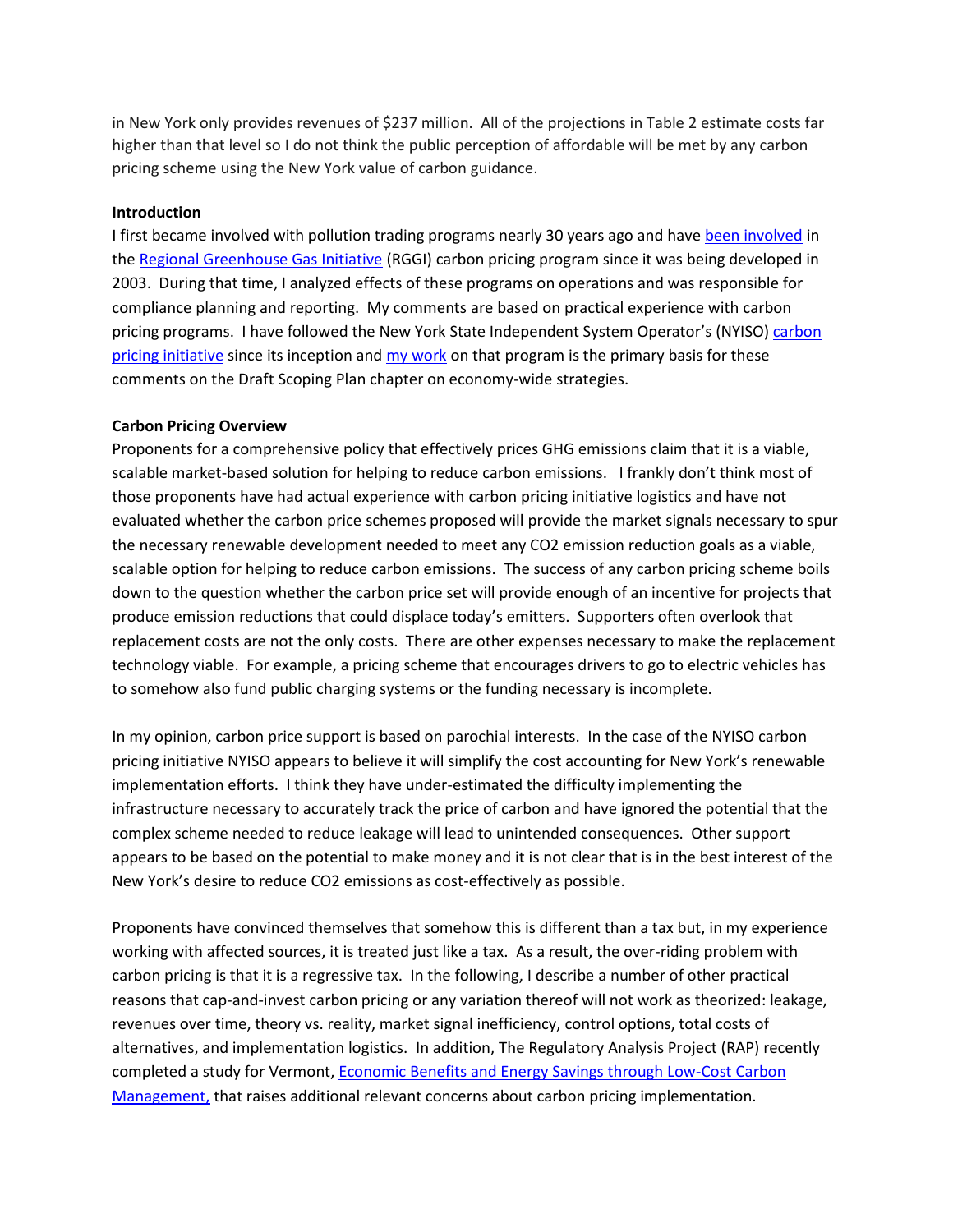The emphasis of my comments is on the practical limitations of carbon pricing. The last section in the overview presents the summary to "A Practical Guide to the [Economics of Carbon Pricing](https://www.policyschool.ca/wp-content/uploads/2016/09/Carbon-Pricing-McKitrickFINAL.pdf)" by Ross McKitrick published in University of Calgary, School of Public Policy Volume 9, Issue 28, September 2016. This research was financially supported by the Government of Canada via a partnership with Western Economic Diversification. The document describes the theory of carbon pricing and its limitations.

# **Overview - Leakage**

Pollution leakage refers to the situation where a pollution reduction policy simply moves the pollution around geographically rather than actually reducing it. Ideally the carbon price should apply to all sectors across the globe so that leakage cannot occur. I don't think a global carbon pricing scheme is ever going to happen because of the tradeoff between the benefits that are all long term versus the costs which are mostly short term. I don't see how anyone could ever come up with a pricing scheme that equitably addresses the gulf between the energy abundant "haves" and those who don't have access to reliable energy such that "have nots" will be willing to pay more (as carbon taxes) while they catch up with those who have abundant energy.

For any carbon pricing scheme in a limited geographical area, I think that leakage will be an insurmountable problem. I am primarily concerned about energy policy in New York and have written about New York's electric sector carbon pricing initiative. The New York Independent System Operator (NYISO) proposed a [Carbon Pricing Initiative](https://www.nyiso.com/carbonpricing?utm_source=Politico&utm_medium=NYENwsltrW4&utm_campaign=CarbonPricing)**.** Trying to force fit this global theory into just the New York electricity market is an extraordinarily difficult problem. As proposed, it will likely result in power leakage where energy and emissions are not reduced but simply shift emissions associated with power production out of the state within the inter-connected electric grid. Additionally, note that a carbon price on just the electric sector may even result in leakage if more consumers generate their own power using unpriced fossil fuel.

### **Overview - Revenues Over Time**

A fundamental problem with all carbon pricing schemes is that funds decrease over time as carbon emissions decrease unless the carbon price is adjusted significantly upwards over time. [Air pollution](https://wp.me/p8hgeb-b7)  [control costs increase exponentially](https://wp.me/p8hgeb-b7) as efficiency increases so it is clear that the need for stable revenues over time is acute. [It has been observed](https://www.investopedia.com/terms/1/80-20-rule.asp) that roughly 80% of the effects come from 20% of the causes and everyone knows the implications of the low hanging fruit analogy. This phenomenon has been observed with regard to New York's observed CO2 emission reductions to date. Supporters of the RGGI point out that since its inception that New York electric sector emissions have dropped over 40% between 2006 and 2018. However[, I have shown](https://wp.me/p8hgeb-fp) that those reductions were primarily because of retirements and fuel switching to lower emitting fuels. It can be argued that those reductions would have happened anyway because retirements and fuel switching were lower cost options without even considering CO2 emissions. New York State is now in the more difficult emissions reduction position where all future reductions will have to decrease the use of low-cost generating facilities with something that is more expensive.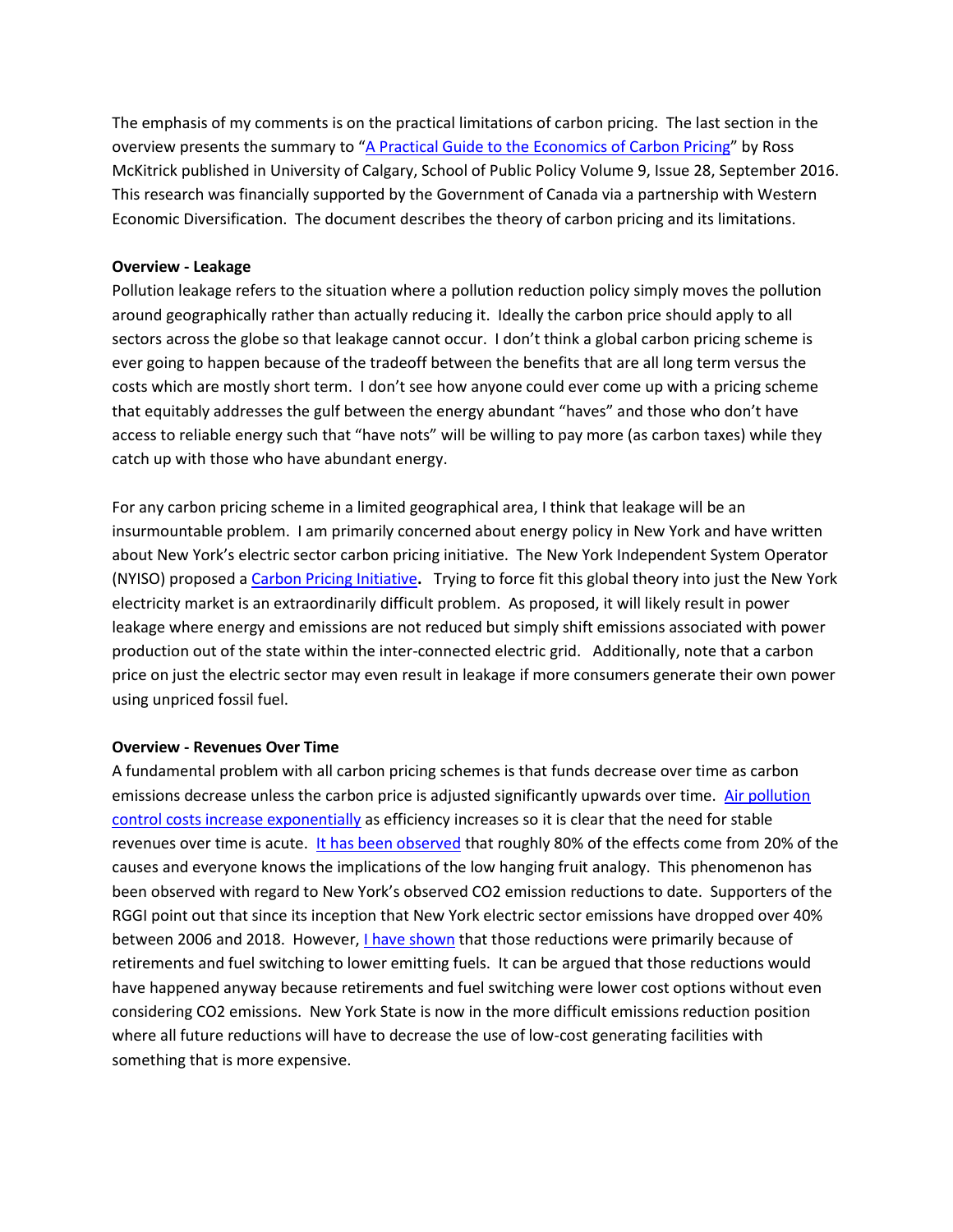This difficulty should be even more of a concern with CO2 emission reductions because at some point replacing existing fossil-fired generation not only has to consider the direct power output conversion costs but must also address dispatchability and grid support costs. When those costs are included there will be a sharp increase in total costs per CO2 reduced. Like many others, the NYISO Carbon Pricing [Initiative](https://www.nyiso.com/carbonpricing?utm_source=Politico&utm_medium=NYENwsltrW4&utm_campaign=CarbonPricing) proposes to use the social cost of carbon (SCC) as the carbon price. The SCC cost increases over time but, in my opinion, the costs over time do not increase enough to keep pace with the necessarily more expensive total costs to maintain reliable electricity to consumers.

# **Overview - Theory vs. Reality**

Another problem with carbon pricing theory is that in practice affected sources may not act rationally or as theory expects. [RGGI](https://www.rggi.org/) is a market-based carbon pricing program and [I have written extensively on it.](https://wp.me/P8hgeb-45) The [academic theory for RGGI](http://wp.me/p8hgeb-2n) market behavior is that affected sources will treat allowances as a storable commodity and act in their own best interest on that basis. If that were true, then affected sources would have purchased allowances for long-term needs and "playing" the market to maximize earnings. In practice, RGGI affected sources plan and operate on short time frames and have shown no signs of making allowance compliance obligations a profit center.

Carbon pricing theory claims that when the cost of using higher emitting energy increases that will provide incentives to develop alternatives and discourage continued use of existing resources. However, these incentives are indirect and again assume rational behavior in the market. While theory says that a company that currently operates a fossil-fired plant will change its business plan and develop a renewable energy facility to stay in business, there are a whole host of reasons why the company may not go that route and instead treat the carbon price as a tax, continue to operate with that constraint, and give up on a fossil-fired plant as a long-term asset when they can no longer make a profit. In my opinion RGGI carbon pricing did not induce any New York companies to change their business plans.

### **Overview - Control Options**

A fundamental difference between any carbon cap control program and cap programs for other emissions at power plants is that there are no cost-effective add-on controls for CO2 whereas there are control technology options for SO2, NOx and most other pollutants. As a result, the affected sources have fewer options to comply with a CO2 price or cap. Ultimately, the affected source control strategy is to operate under the cap; if the cap is lower that means selling less energy. In addition, because there are so few CO2 control options for the affected sources, this increases the likelihood that they will simply treat the costs of purchasing allowances as a tax.

A carbon price initiative for the transportation sector would try to reduce fuel use. Clearly moving to an electric vehicle is the preferred option but there is not only a large cost hurdle but a host of practicality issues as well. Paul Homewood at th[e Not a Lot of People Know That](https://notalotofpeopleknowthat.wordpress.com/) blog [described the flaws](https://notalotofpeopleknowthat.wordpress.com/2019/12/27/aeps-carbon-tax-fantasy/) of an [article supporting](https://web.archive.org/web/20191226182254/https:/www.telegraph.co.uk/business/2019/12/26/oven-ready-climate-change-plan-turns-heat-polluters/) a carbon tax plan that addresses this issue. He said that "The only logical reason for a carbon tax is to reduce emissions. Such a tax might help to reduce energy consumption, but only at punitive levels, because energy demand is so inelastic. Therefore, the real intention is to make fossil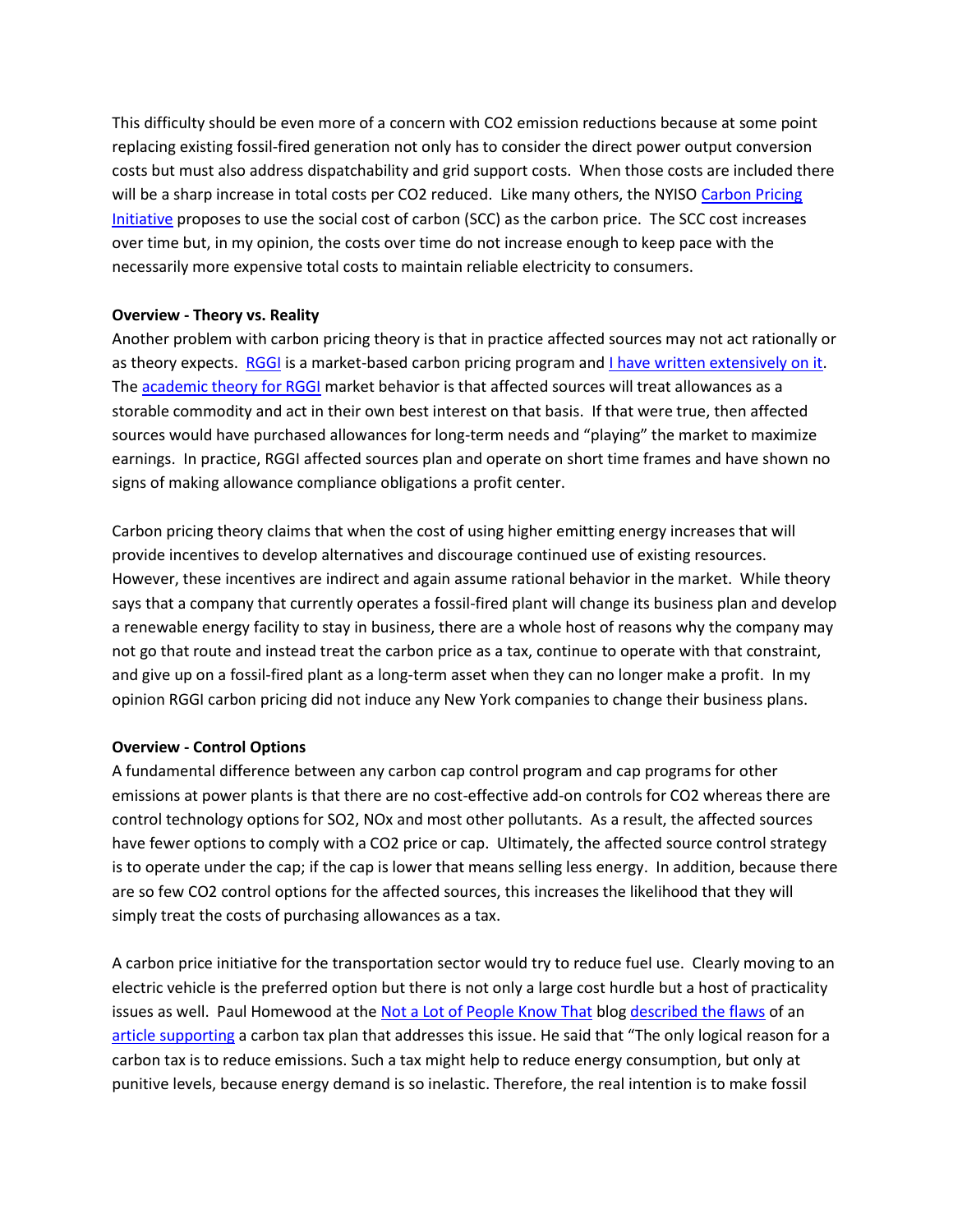fuels so expensive that renewables can eventually become competitive, along with CCS, hydrogen heating etc."

### **Overview - Market Signal Inefficiency**

One of the underlying presumptions in any carbon price program is that the funds received will be spent effectively. I have evaluated the results of the investments made by regulatory agencies to date in RGGI measured as the cost per ton reduced. The RGGI states have been [investing investments of RGGI](https://www.rggi.org/investments/proceeds-investments)  [proceeds](https://www.rggi.org/investments/proceeds-investments) since 2008 but their investments to date are only directly responsible for less than 5% of the total observed reductions. Furthermore, from the start of the program in 2009 through 2017, RGGI has invested \$2,527,635,414 and reduced annual CO2 emissions 2,818,775 tons. The resulting cost efficiency, \$897 per ton reduced, far exceeds the SCC that represents the value of reducing CO2 today to prevent damages in the future.

I looked [at New York's investm](https://wp.me/p8hgeb-iJ)ents in more detail to see why those investments were so inefficient. The New York State Energy Research and Development Authority (NYSERDA) repor[t New York's RGGI-](https://www.nyserda.ny.gov/-/media/Files/Publications/Energy-Analysis/RGGI/2018-RGGI-semiannual.pdf)Funded Programs Status Report - [Semiannual Report through December 31, 2018](https://www.nyserda.ny.gov/-/media/Files/Publications/Energy-Analysis/RGGI/2018-RGGI-semiannual.pdf) describes how New York invested the proceeds from the RGGI auctions. That report lists the programs that are funded using RGGI proceeds in six categories: Green Jobs – Green New York, Energy Efficiency, Renewable Energy, Community Clean Energy, Innovative GHG Abatement Strategies, and Clean Energy Fund. From the titles alone it is clear that waving a pot of money in front of politically-driven bureaucracies is an incentive to build empires. I evaluated the projects within these categories and found that there were 19 programs with associated CO2 reduction benefits and another 18 programs with no claimed CO2 reductions. None of the 19 programs with CO2 reduction benefits met the current Federal \$50 SCC metric for cost effective investments. Clearly the 18 programs with no claimed reductions would not be able to meet the metric either.

Theory says that the carbon price alone can incentivize lower emitting energy production and that the market choices will be more efficient than government-mandated choices. Ultimately the market signal question is whether the SCC value is sufficient to incentivize the market to invest in zero GHG emitting generation resources. There is no sign that RGGI motivated the market to act and it is not clear that the carbon pricing schemes proposed in the Draft Scoping Plan will provide enough value either. If the market signal is inadequate, then New York's experience illustrates that government-mandated choices must be chosen carefully to ensure that the cost per ton of CO2 reduced is less than the SCC. I believe that the more targeted the investment to actually reduce energy use or CO2 emissions, then the more likely that SCC effectiveness criterion can be met. However, the Climate Act's goal of 40% of the benefits of clean energy investments flowing to Disadvantaged Communities makes that unlikely.

Another consideration in effectiveness is timing. New York has a legislative target to generate zero GHG emissions from electricity production by 2040. Even if investors do come forward, are they going to be able to develop alternative generating resources in the time frames necessary to meet the ever more aggressive goals set by states competing to be the most ambitious?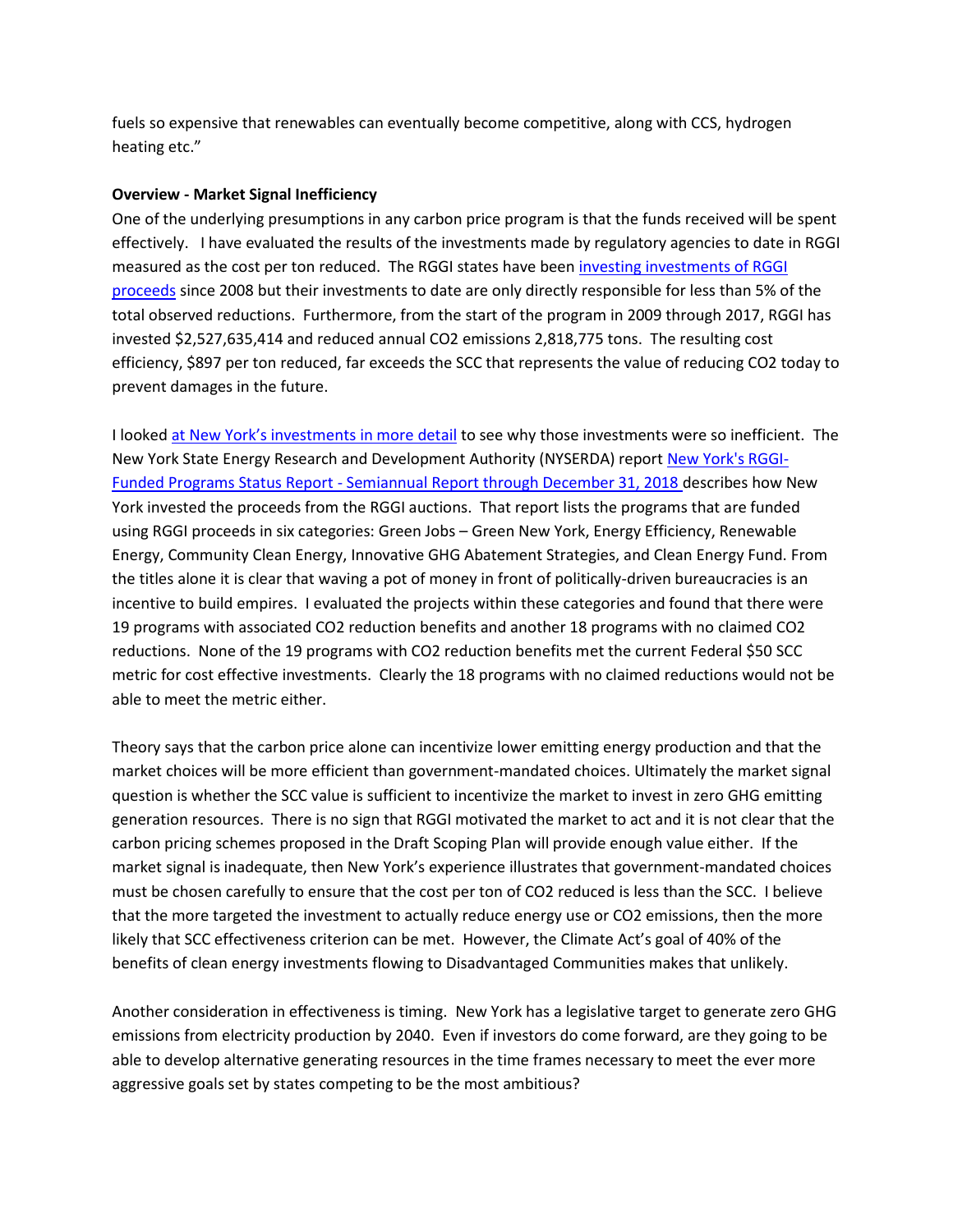# **Overview - Cost Shifting Total Costs**

As noted previously at some point replacing existing fossil-fired generation not only has to consider the direct power output conversion costs but must also address dispatchability and grid support costs. When the carbon pricing proposal simply increases the cost of the energy generated, I think that approach will lead to [cost shifting](http://www.windtaskforce.org/profiles/blogs/comparison-of-ne-vt-hydro-quebec-electricity-and-co2) where the total costs of fossil fuel alternatives are not addressed.

Consider an electric system carbon price. In that approach any generator that emits CO2 will have to include a carbon price in their bid which serves to provide the non-emitting generators with more revenue. However, solar and wind generators are not paying the full cost to get the power from the generator to consumers when and where it is needed. Because solar and wind are intermittent, as renewables become a larger share of electric production energy storage now provided by traditional generating sources will be needed but there is no carbon price revenue stream for that resource. Because solar and wind are diffuse, transmission resources are also needed but solar and wind do not directly provide grid services like traditional electric generating stations. Energy storage systems could provide that support but they are not subsidized by the increased cost to emitting generators.

There are ways to address this. The carbon price could be modified to direct revenues to energy storage systems. However, when you do that, the direct cost will go up and those least able to afford energy price increases will be hit with a regressive tax. The simplest solution would be to require all electric power sold to the grid to be dispatchable. In other words, require wind and solar to only sell power through their own dedicated energy storage systems. That won't be popular for those resources because it markedly increases their cost but the fact is that someone, somewhere will have to pay for those services so why not them.

### **Overview - Implementation Logistics**

I also believe that there are significant logistical issues associated with carbon pricing. In order to set a carbon price, you have to know what the carbon emissions are for every source providing energy to the market. For a global all-sector pricing scheme, you could set the price as the fuel is produced so that everyone pays the cost all the way through its end use. On the other hand, in the NYISO proposal they have to set the carbon price as electric energy as it is sold. Tracking emissions on that real-time basis is a non-trivial problem. In New York, NYISO knows which generators are running and has a pretty good idea of their emission rates. However, the final emission numbers are not available real-time because the emission values reported to prove compliance are not finalized until quality assurance post processing is complete and that can be months after the fact. The more significant problem is that NYISO has no way to calculate imported electricity carbon emissions on a real-time basis so cannot assign a carbon price value that accurately reflects how imported electricity is being generated. These issues have been glossed over to date.

The sources affected by RGGI had a long history working with cap-and-trade programs such as the Acid Rain Program before RGGI was implemented. On the other hand, if carbon tax schemes are implemented for other sectors the affected entities may not have experience with this kind of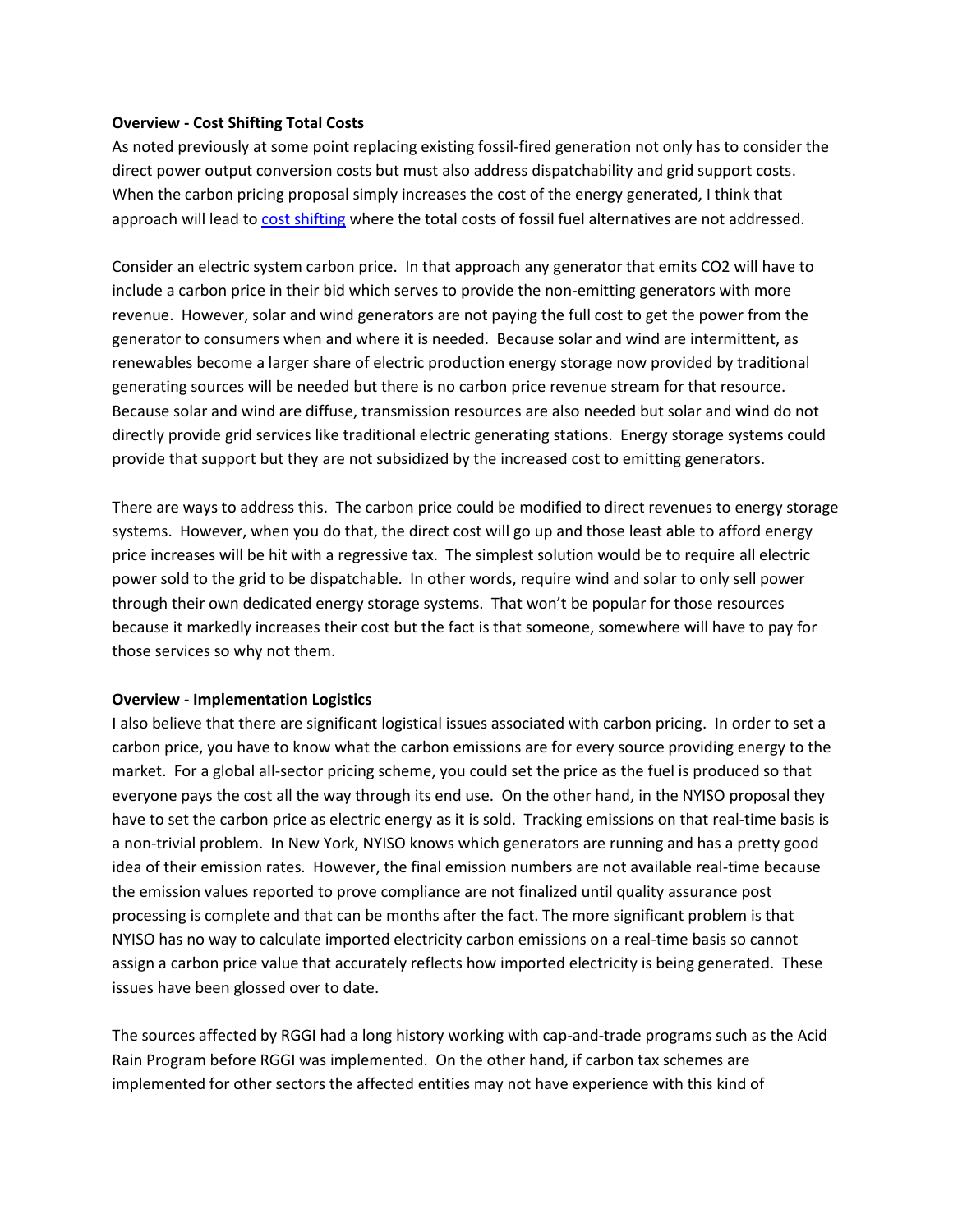regulatory program. I believe that this increases the likelihood that affected sources will simply treat this as another tax.

# **Overview - Vermont Regulatory Analysis Project Carbon Management Study**

There are not many critiques of carbon pricing schemes but there is one that deserves recognition. The Regulatory Analysis Project (RAP) recently completed a relevant study[: Economic Benefits and Energy](https://ljfo.vermont.gov/assets/Uploads/a5e545b014/rap-carbon-management-VT-JFO-february-2019-updated.pdf)  [Savings through Low-Cost Carbon Management](https://ljfo.vermont.gov/assets/Uploads/a5e545b014/rap-carbon-management-VT-JFO-february-2019-updated.pdf) for Vermont that raises relevant concerns. The introduction describes the genesis of the analysis:

In the 2018 legislative session, the Vermont Legislature called for a study to examine the possible methods, costs, and benefits of using carbon pricing to address the problem of carbon pollution in the state. Resources for the Future (RFF) was commissioned by the legislature's Joint Fiscal Office to conduct that study, using the economic models and approaches available to RFF.

The Regulatory Assistance Project (RAP) has been asked to assess the RFF study and its conclusions, and to offer suggestions for action based on its results and our expertise in energy and climate policy. RAP has, over the past 25 years, examined these issues not only in Vermont but across the globe. Our observations and recommendations are based on that broad base of experience.

For the purposes of this report, in the short time available, we commissioned two expert studies. The first, on low-carbon transportation, was completed by M.J. Bradley & Associates (MJBA), which has conducted several studies on this topic across our region and beyond. The second, on opportunities for energy savings in housing and public buildings, was completed by the Energy Futures Group (EFG), an expert consulting firm based in Hinesburg, Vermont. We are grateful to these two firms for lending their expertise to Vermont and offering leading insights to this review.

What have we found? Based on the plain facts of Vermont's physical and economic conditions, we conclude that an attempt to reduce Vermont's carbon emissions based on carbon pricing alone will cost more, and deliver less, than a program of carbon reductions that is based on practical public policies—policies that attack the main sources of carbon pollution through tailored, cost-effective programs geared to Vermont's families, businesses, and physical conditions.

Although the focus of the RAP study was on transportation and energy efficiency the over-arching conclusions are also applicable to all carbon pricing proposals. The report raises the important policy question: What does a climate policy cost consumers per ton of carbon avoided? Their answer is relevant:

Many advocates of carbon pricing begin with the proposition that the main point is to charge for carbon emissions "appropriately" and that carbon reductions will surely follow in the most efficient manner. While carbon pricing is a useful tool in the fight against climate change, there is now substantial experience to suggest that wise use of the resulting carbon revenues is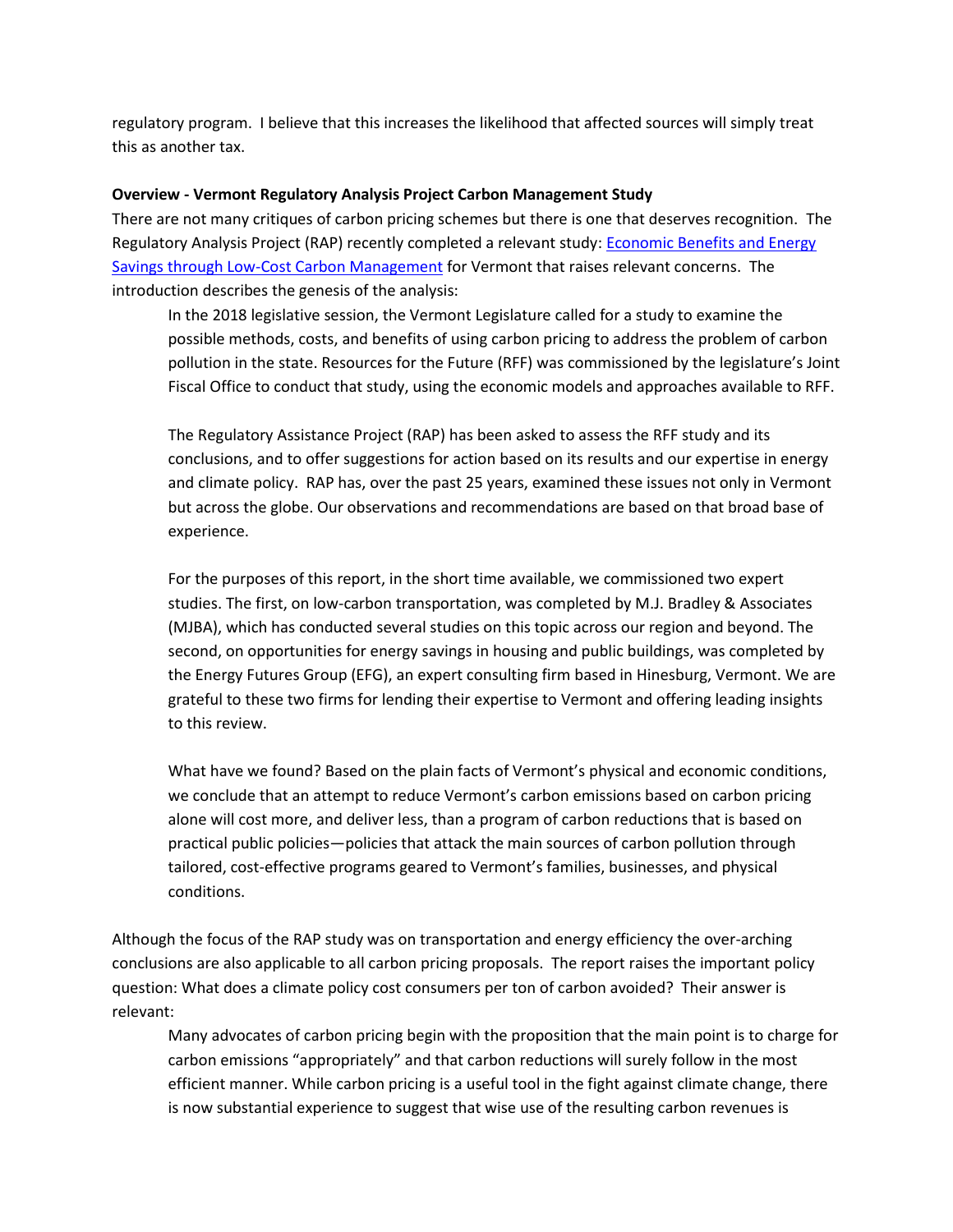equally important, or even more important, if the goal is to actually reduce emissions at the lowest reasonable cost. One of the principal conclusions of the RFF study is that, even if carbon charges were set as high as \$100/ton, the reduction in carbon emissions achieved statewide would be only about 10 percent below the expected business-as-usual case.

This seems to present us with an insoluble problem. On the one hand carbon pricing is said by many to be the "best" and "most efficient" way to drive down emissions in line with global targets and Vermont's statutory goals. But on the other hand, as common sense and studies including even RFF's analysis—conclude, carbon pricing alone will be a weak tool to deal with the realities of consumer behavior, our historic buildings infrastructure, rural settlement patterns, and the many barriers that working families and businesses face in choosing to invest in energy efficiency or other low-carbon options.

I believe that the RAP analysis supports my concern about carbon market pricing signal investment efficiency. Even though they still claim that "energy pricing can be married to public policies", the high hurdles of leakage, reduced revenues over time and the disconnect between the theory and reality are unaddressed.

#### **Overview - Practical Guide to Carbon Pricing**

I reproduce the summary to "A Practical Guide to the [Economics of Carbon Pricing](https://www.policyschool.ca/wp-content/uploads/2016/09/Carbon-Pricing-McKitrickFINAL.pdf) by Ross McKitrick below. If the reader substitutes New York for Canada, I believe it is a very good synopsis for the New York situation. I have highlighted key points.

Canadian economists, politicians and even environmentalists are lining up enthusiastically behind pricing carbon as the solution to controlling greenhouse gas emissions in this country. Pricing carbon (or, more accurately, pricing carbon dioxide) is not just a fashionable policy approach; it is the most efficient way we have to ration emissions, as it allows emitters  $$ businesses and consumers — to make the most rational decisions about where it makes economic sense to curtail carbon and where it does not. Painfully costly command-and-control reductions make little sense in Canada, given our marginal contribution to global emissions. When practiced globally, a carbon price deals with Canadian emitters as fairly as it does others.

However, a beneficial outcome is not guaranteed: certain rules must be observed in order for carbon pricing to have its intended effect of achieving the optimal balance between emission reduction and economic growth. **First and foremost, carbon pricing only works in the absence of any other emission regulations.** If pricing is layered on top of an emission-regulating regime already in place (such as emission caps or feed-in-tariff programs), it will not only fail to produce the desired effects in terms of emission rationing, it will have distortionary effects that cause disproportionate damage in the economy. Carbon taxes are meant to replace all other climaterelated regulation, while the revenue from the taxes should not be funnelled into substitute goods, like renewable power (pricing lets the market decide which of those substitutes are worth funding) but returned directly to taxpayers.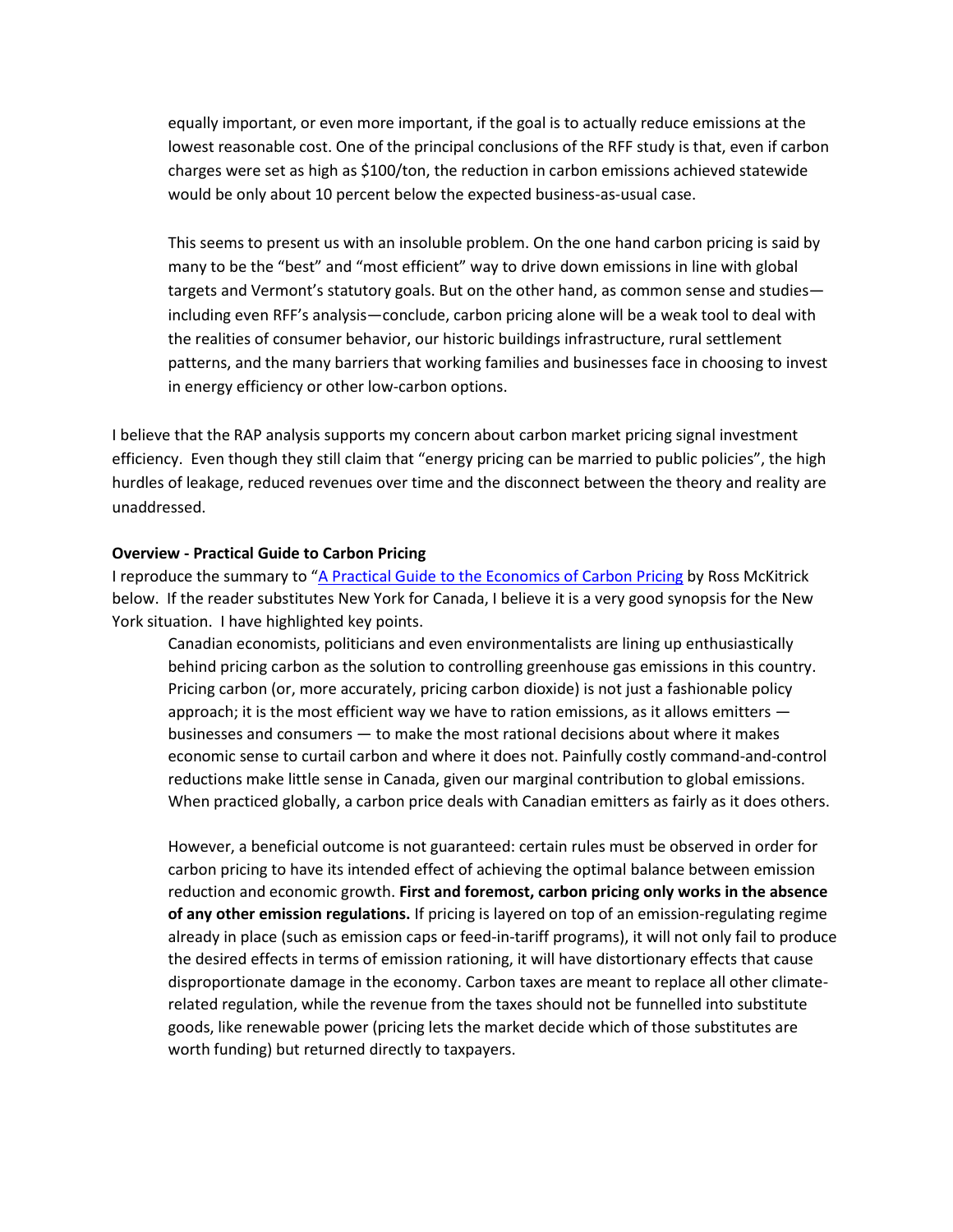The price of carbon is set according to what is known as the "social cost of carbon" — the quantified value of the impact that an emitted tonne of carbon today will have on humans in the future (adjusted to present value). That cost is not limitless; there is a point at which the cost of abating a tonne of carbon outweighs the cost of the impact that same tonne will have in the future (and some of that impact may be positive, not necessarily negative). **Therefore, another important rule for creating a proper carbon-pricing system is to be as careful as possible in estimating the social cost of carbon.** Estimates are all we have, and they vary wildly, from negative — meaning any carbon price is too high — to hundreds of dollars per tonne. Minor adjustments to the calculation's inputs, such as the discount rate used and fluctuating estimates about climate sensitivity, produce dramatically different estimates. The social cost of carbon must be set with extreme prudence in order to set a reasonable carbon price.

Whatever the carbon price, it will necessarily detract some degree from economic growth. But when a carbon tax is added in the presence of other taxes, such as income, sales and corporate taxes, its effect will be even more harmful, due to the compounded burden on economic activity. As a result, **whatever the social cost of carbon is determined to be, the carbon price must be discounted below it by the marginal cost of public funds (MCPF) — that is, the economic cost of the government raising an additional dollar of tax, on top of what is already being raised.** This varies by province, but estimates suggest that in Canada, the optimal carbon tax should be about half of the estimated social cost of carbon.

Finally, **it needs to be remembered that carbon pricing works because it is a market based policy: it works with market forces, not against them**. But that means the policy maker needs to let the market play its role. Choosing the price means the market will set the quantity, and vice-versa. In response to a well-designed carbon price, the market may only reduce emissions a little, especially in the short term. Policy makers need to resist the temptation to reintroduce command-and-control rules and arbitrary quantity targets, which will simply unravel the gains from adopting the policy in the first place. There may be many reasons to recommend carbon pricing as climate policy, but **if it is implemented without diligently abiding by the principles that make it work, it will not work as planned, and the harm to the Canadian economy could well outweigh the benefits created by reducing our country's already negligible level of global CO2 emissions.**

# **Draft Scoping Plan Carbon Pricing Strategies**

The Draft Scoping Plan chapter on economy wide strategies identifies three carbon pricing options for public consideration:

- 1. A tax or fee establishing a carbon price, referred to as a carbon pricing, hereinafter referred to as "carbon pricing";
- 2. A program that caps emissions across the economy, or within particular sectors, and allocates emissions primarily through an auction mechanism that provide revenues for investment, known as cap-and-invest hereinafter referred to as "cap-and-invest"; and
- 3. A clean energy supply standard, which would require providers of liquid and gaseous fuels across the economy to reduce the carbon intensity of fuels they introduce into commerce. Both carbon pricing and a cap-and-invest program would charge the entity emitting GHGs for the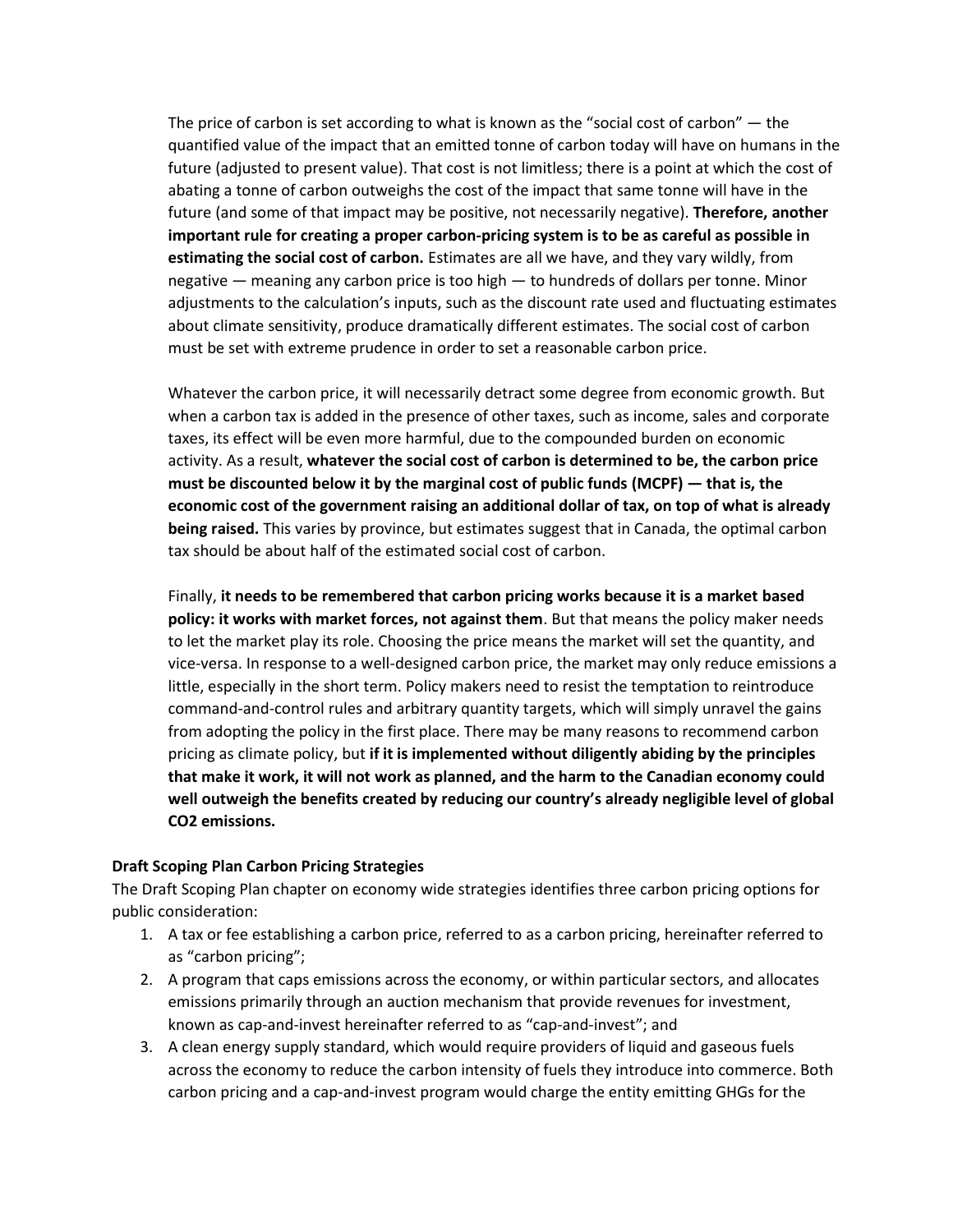pollution it produces, with a primary distinction being price certainty as compared to emission certainty, hereinafter referred to as "clean energy standard".

# **Criteria for Evaluation**

The Draft Scoping Plan lists eleven considerations for evaluating the three potential policy mechanisms. This section responds to each consideration.

• Would the policy ensure compliance with emission limits as required by ECL § 75-0109 (that is, does the policy provide legally binding emission certainty)?

The Draft Scoping Plan notes that a cap-and-invest program benefit is that it "caps and reduces emissions, providing legally binding emission certainty". It goes on to explain that "Although a carbon pricing program would likely reduce emissions, it would not ensure a particular level of emission reductions from all affected sources. Finally, the Plan says: "A clean energy supply standard would ensure a reduction in average emission intensity of the State's energy supply but, like carbon pricing, it would not limit the amount of energy used" so it does not provide emission reduction certainty. I agree with these statements.

New York's unique emissions accounting approach includes upstream emissions from imported electricity and imported fossil fuels. In 2019, total GHG emissions were 379.43 million metric tons of  $CO<sub>2</sub>$  equivalent and the emissions from imported electricity and imported fossil fuels were 102.85 MMT CO<sub>2</sub>e. The first of many complicating considerations is whether those imported emissions would be included. Most importantly who is going to pay for them. The 2019 data are the most up-to-date numbers available three years after they were emitted. Trying to set a price for someone to pay for these poorly documented back-calculated emissions would be an accounting nightmare. More importantly I believe that this accounting issue prevents any of the options meeting legally binding emissions certainty.

|                 |                   | Greenhouse Gas (MMT CO2e AR5 20 yr)                              |                                    |  |  |                                  |
|-----------------|-------------------|------------------------------------------------------------------|------------------------------------|--|--|----------------------------------|
|                 |                   | CO2   N2O   Biogenic CO2   CH4   HFCs   NF3   PFCs   SF6   Total |                                    |  |  |                                  |
|                 | Total 210.09 3.35 | 11.79                                                            | 133.07 20.89 0.01 0.10 0.13 379.43 |  |  |                                  |
| <b>Imported</b> | 46.31 0.16        | 0.00                                                             |                                    |  |  | 56.39 0.00 0.00 0.00 0.00 102.85 |

# **Table 1: 2019 Total GHG Emissions and Imported GHG Electricity and Fossil Fuel Emissions**

If the imported emissions were not included in the cap, the cap-and-invest carbon pricing option would provide legally binding emissions certainty. As noted in the definition of clean energy standard, the distinction of this option is "price certainty as compared to emission certainty".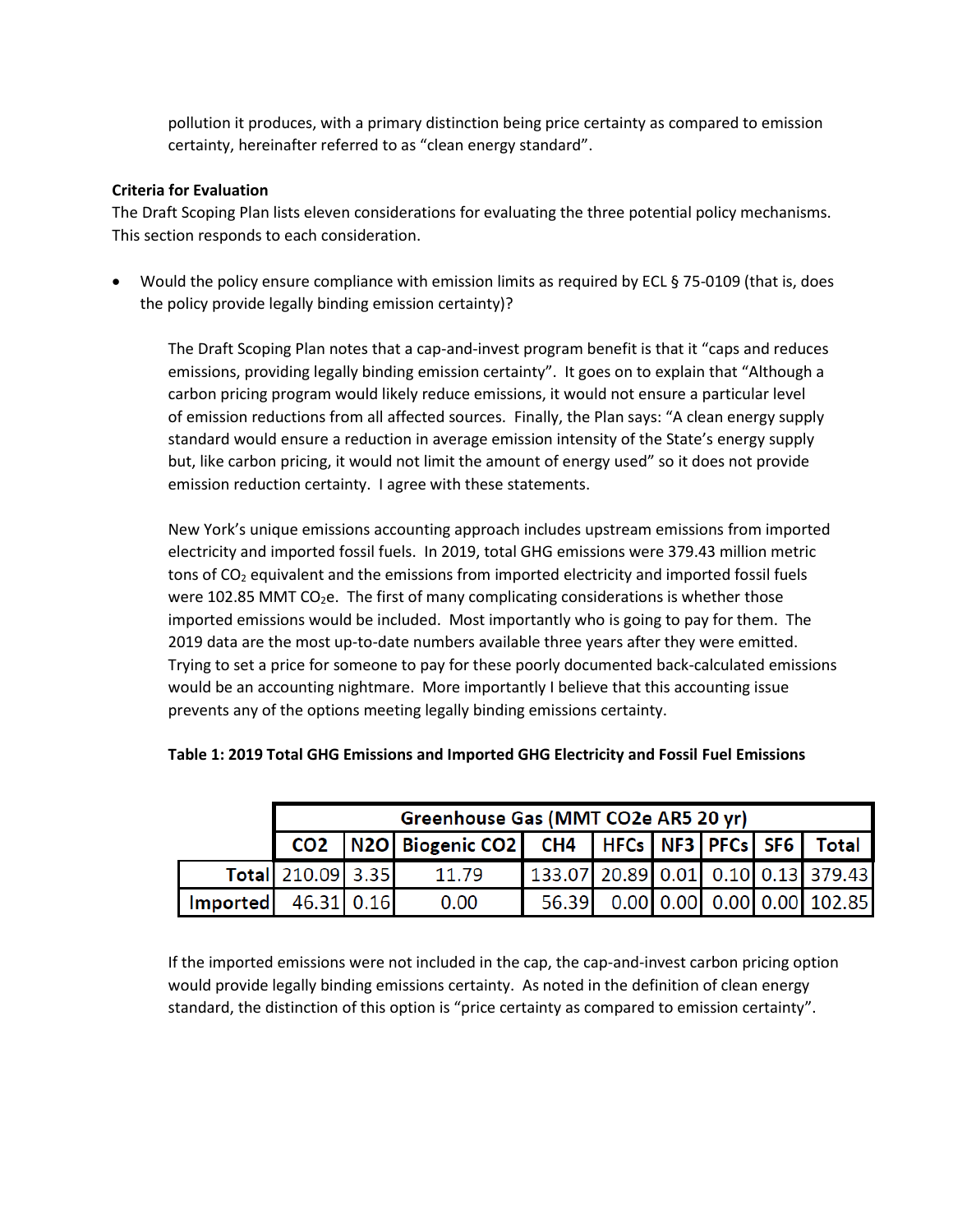• Would the policy provide price certainty?

The Draft Scoping Plan claims that "Carbon pricing would provide the most price certainty, which would be beneficial for business and investor decision-making". It notes that "Although a cap-and-invest program would not establish a firm price, measures could be implemented to provide some level of certainty: examples include establishing a minimum allowance price or an emission containment reserve". Finally, the plan explains that "A clean energy supply standard would not establish a price per ton of carbon emissions." I don't disagree with these general statements.

On the other hand, the Draft Scoping Plan also says:

A cap-and-invest program has the benefit of minimizing the costs associated with ensuring any specific level of GHG emission reductions. Where a government is implementing standards and other regulations to require emission reductions on a sectoral basis, or making investments to support emission reductions, the declining emissions result in a lower cost to the public for the cap-and-invest program. That has happened in the RGGI program, where complementary clean energy policies have led to reduced emissions, keeping allowance prices low even with a cap that declines substantially over time.

As noted in the overview, [I have shown](https://wp.me/p8hgeb-fp) that RGGI reductions were primarily because of retirements and fuel switching to lower emitting fuels. It can be argued that those reductions would have happened anyway because retirements and fuel switching were lower cost options without even considering CO2 emissions. The claim that clean energy policies have led to reduced emissions in RGGI is incorrect. More importantly it gives the false impression that a cap-and-invest program has actually worked.

- How would the policy prioritize emission reductions of GHGs and co-pollutants in Disadvantaged Communities and alleviate and prevent the formation of co-pollutant hotspots? The Draft Scoping Plan claims that "the investment of revenues or auction proceeds could be directed to reducing GHG and co-pollutant emissions in Disadvantaged Communities". However, in order to prove that claim is correct the Climate Action Council must show that the programs that can be funded in Disadvantaged Communities actually produce emission reductions in those communities. Based on my [review of New York](https://wp.me/p8hgeb-iJ)'s investments, I found energy efficiency programs that are a great help for reducing low-income community energy costs don't provide much in the way of emission reductions. Any prevention of hotspots would be coincidental.
- Is there any difference between policy mechanisms in the sufficiency of funding or use of proceeds? Would each policy address a gap in other funding sources?

The Draft Scoping Plan states that: "A carbon pricing program would provide government with more certainty regarding the revenues that will be available than a cap-and-invest program, allowing more certain budget decisions." It notes that: "In a cap-and-invest program, the amount of allowances available is set, but a fairly small variation in demand for allowances due to weather, the economy, and bulk fuel prices can result in fairly substantial variations in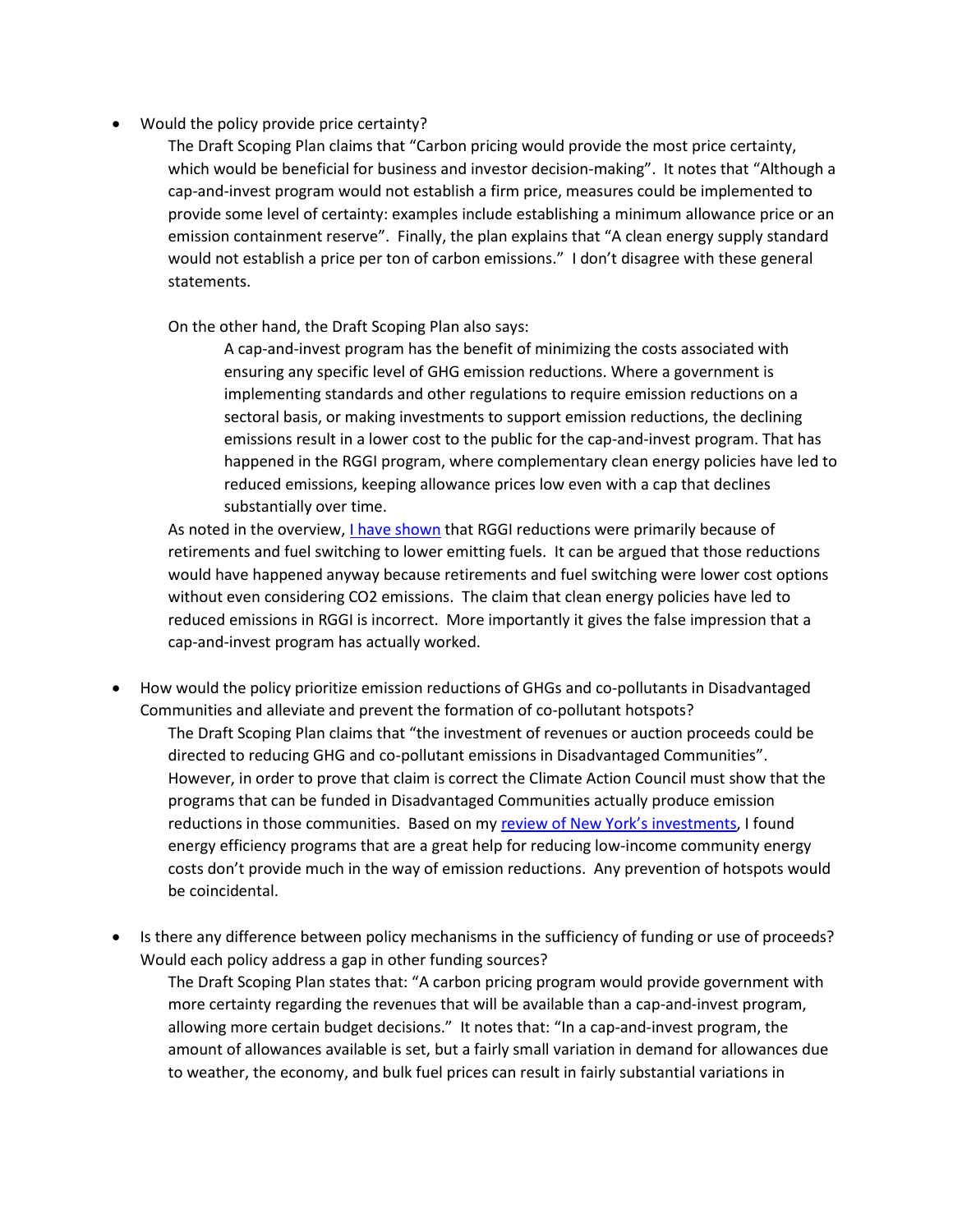allowance prices." The Plan points out that: "A significant drawback of a clean energy supply standard is that it would provide no revenues to fund other Scoping Plan strategies.

• How affordable would the policy be for average New Yorkers? Could it be designed to avoid regressive impacts?

The Draft Scoping Plan states:

Because the regulated entities would likely pass on at least a portion of the program cost in the form of increased energy prices, the governmental entity would have to consider the economic impact on New York consumers in establishing the stringency of the programs. One concern often expressed about either pricing mechanism is the potential for regressive economic impacts, due to lower-income households spending a higher portion of their income on electricity, heating, and transportation fuel, which would all become more expensive if the resulting emissions bear a cost. Both carbon pricing and cap-and-invest policies could be designed to address those regressive impacts, such as with rebates funded by the revenues or other investments to reduce regressive impacts. In addition, a substantial portion of revenues under both types of programs would be directed to investment in Disadvantaged Communities in accordance with the Climate Act's requirement.

It would be more difficult to mitigate any regressive impact of a clean fuel supply standard because no revenues are generated that could be used for rebates. Other programs, however, like New York's Weatherization Assistance Program, could mitigate price impacts to low-income New Yorkers.

I think the Climate Action Council has to define affordable. The total New York State GHG emissions in 2019 379.43 million metric tons of  $CO<sub>2</sub>$  equivalent. If the carbon price was set at the 2022 New York State Value of Carbon Guidance value of \$129, then the economy wide cost would be \$48.9 billion. I submit that is not affordable for any New Yorkers and could not possibly be designed to avoid regressive impacts.

Clearly, setting a carbon price for all New York emissions is unaffordable so the Climate Action Council should consider setting a price on different sectors. Table ES.2: 2019 New York State GHG Emissions is from th[e 2021 Statewide GHG Emissions Report](https://www.dec.ny.gov/docs/administration_pdf/ghgsumrpt21.pdf) and lists the emissions by sector.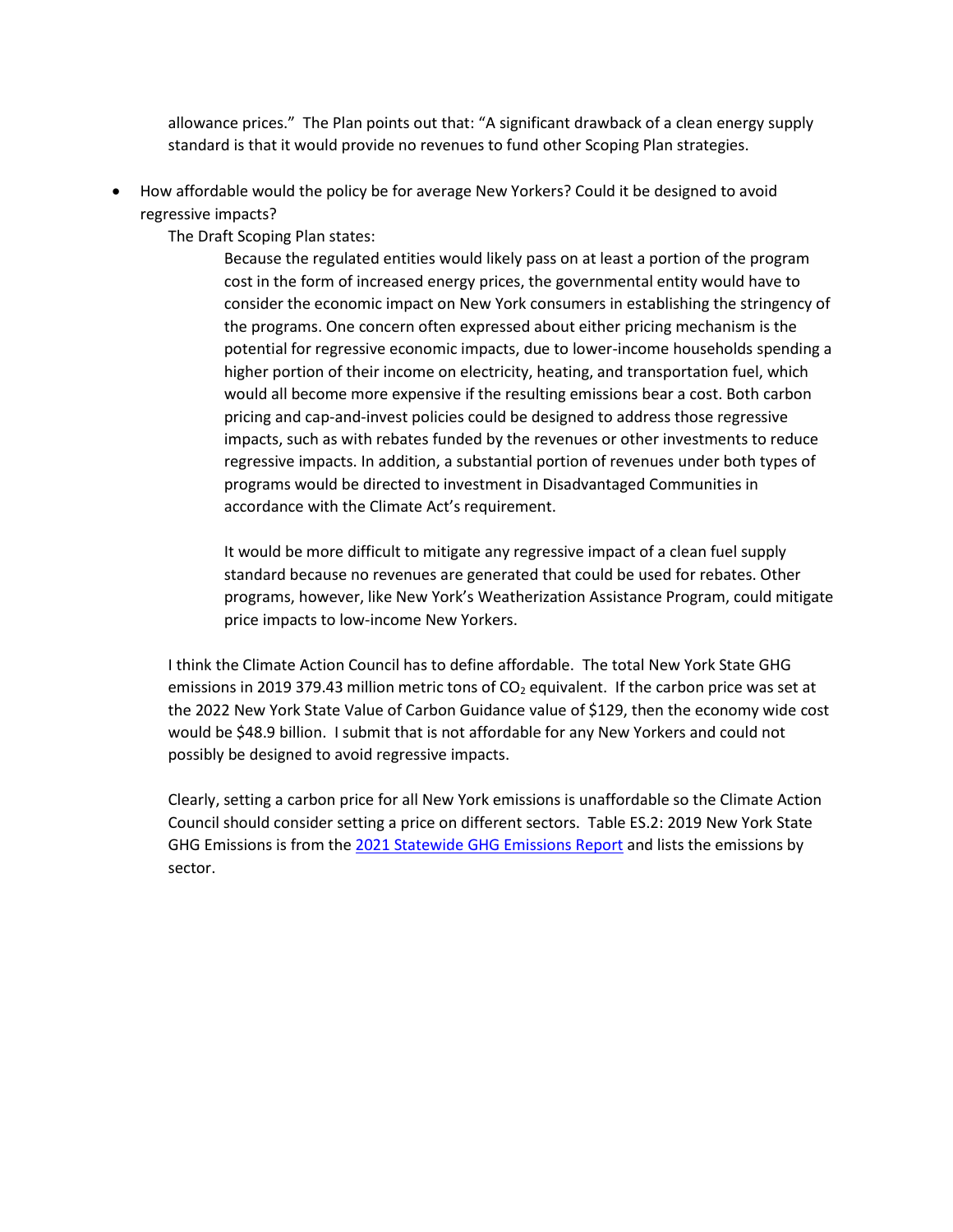| <b>CLCPA Format</b><br>(mmtCO2e GWP20)                | $CO2*$  | CH <sub>4</sub> | $N_2O$    | PFC       | <b>HFC</b>   | SF <sub>6</sub> | NF <sub>3</sub> | <b>Total</b> | $%$ of<br><b>Total</b> | <b>UNFCCC</b><br>Total** |
|-------------------------------------------------------|---------|-----------------|-----------|-----------|--------------|-----------------|-----------------|--------------|------------------------|--------------------------|
| Energy                                                | 216.07  | 72.46           | 0.92      |           |              | 0.13            |                 | 289.58       | 76%                    | 164.75                   |
| <b>Fuel Combustion</b>                                | 168.67  | 2.02            | 0.76      |           |              |                 |                 | 171.45       | 45%                    | 159.31                   |
| <b>Electric Power</b>                                 | 22.03   | 0.04            | 0.05      |           |              |                 |                 | 22.12        | 6%                     | 21.51                    |
| Residential                                           | 39.38   | 1.27            | 0.07      |           |              |                 |                 | 40.72        | 11%                    | 36.18                    |
| Commercial                                            | 22.35   | 0.33            | 0.02      |           |              |                 |                 | 22.70        | 6%                     | 21.94                    |
| <b>Industrial</b>                                     | 9.08    | 0.07            | 0.03      |           |              |                 |                 | 9.18         | 2%                     | 7.38                     |
| Transportation                                        | 75.84   | 0.31            | 0.59      |           |              |                 |                 | 76.73        | 20%                    | 72.29                    |
| <b>Fugitive Emissions</b>                             | 0.17    | 14.05           | ×         |           |              |                 |                 | 14.22        | 4%                     | 4.35                     |
| <b>Electricity T&amp;D</b>                            |         |                 |           |           |              | 0.13            |                 | 0.13         | 0%                     | 0.17                     |
| Other Use of Fuels                                    | 0.93    |                 |           |           |              |                 |                 | 0.93         | 0%                     | 0.93                     |
| Out of State Emissions                                | 46.30   | 56.39           | 0.16      |           |              |                 |                 | 102.85       | 27%                    |                          |
| <b>Imported Electricity</b>                           | 7.81    | 0.01            | 0.02      |           |              |                 |                 | 7.84         | 2%                     |                          |
| <b>Imported Fossil Fuels</b>                          | 38.49   | 56.37           | 0.15      |           |              |                 |                 | 95.01        | 25%                    |                          |
| <b>Industrial Processes and</b><br><b>Product Use</b> | 2.08    | $\ddot{}$       | 0.02      |           | $0.10$ 20.89 | $+$             | $\ddot{}$       | 23.10        | 6%                     | 11.59                    |
| <b>Metals</b>                                         | 0.37    | Ŧ               |           | 0.02      |              |                 |                 | 0.40         | 0%                     | 0.40                     |
| <b>Minerals</b>                                       | 1.71    |                 |           |           |              |                 |                 | 1.71         | 0%                     | 1.71                     |
| <b>Electronics</b>                                    |         |                 | 0.02      | 0.08      | $\ddot{}$    | $\ddot{}$       |                 | 0.12         | 0%                     | 0.16                     |
| <b>Product Use</b>                                    |         |                 |           |           | 20.89        |                 |                 | 20.89        | 6%                     | 9.32                     |
| Agriculture, Forestry, and<br><b>Other Land Use</b>   | 0.15    | 19.20           | 1.86      |           |              |                 |                 | 21.21        | 6%                     | 7.77                     |
| Livestock                                             |         | 19.20           | 0.36      |           |              |                 |                 | 19.55        | 5%                     | 6.11                     |
| Soil Management                                       | 0.15    |                 | 1.5       |           |              |                 |                 | 1.65         | 0%                     | 1.65                     |
| Waste                                                 | 3.59    | 41.41           | 0.54      |           |              |                 |                 | 45.54        | 12%                    | 10.45                    |
| Solid Waste Management                                | 0.52    | 19.44           |           |           |              |                 |                 | 19.96        | 5%                     | 5.79                     |
| <b>Waste Combustion</b>                               | 2.49    | 0.07            | 0.03      |           |              |                 |                 | 2.60         | 1%                     | 2.18                     |
| Wastewater                                            |         | 6.43            | 0.50      |           |              |                 |                 | 6.93         | 2%                     | 2.48                     |
| Exported Waste <sup>†</sup>                           | 0.05    | 15.94           | $\ddot{}$ |           |              |                 |                 | 16.05        | 4%                     |                          |
| <b>Gross Total</b>                                    | 221.89  | 133.07          | 3.35      |           | $0.10$ 20.89 | 0.13            | ٠I              | 379.43       |                        | 194.56                   |
| % Gross Total                                         | 58%     | 35%             | 1%        | Ŧ         | 6%           | Ŧ               | Ŧ               |              |                        |                          |
| <b>Net Emission Removals</b>                          | (29.11) |                 |           |           |              |                 |                 | (29.11)      |                        | (29.11)                  |
| Net Total*                                            | 180.98  | 133.07          | 3.35      |           | $0.10$ 20.89 | 0.13            | $\ddot{}$       | 338.53       |                        | 165.46                   |
| % Net Total                                           | 53%     | 39%             | 1%        | $\ddot{}$ | 6%           | ÷               | Ŧ               |              |                        |                          |

#### Table ES.2: 2019 New York State GHG Emissions, by IPCC Sector

NA Not Applicable. "+" less than 0.01mmt or less than 0.1%. Totals may not sum due to independent rounding. \*Gross CO2 emissions include biogenic CO2. The Net total and UNFCCC total omit 11.79mmt of biogenic CO2. \*\* UNFCCC Total refers to conventional accounting used by other governments, applies a 100-year GWP (IPCC 2007), omits biogenic CO<sub>2</sub>, and does not include emissions outside of New York State.

<sup>†</sup> Exported waste refers to emissions generated from waste sent to landfills and combustors outside of New York State.

I used this GHG emissions information and the 2022 value of carbon of \$129 to look at several emission scenarios in Table 2. Using the IA-Tech Supplement Annex 2 Emissions Key Drivers spreadsheet 2022 Gross State Product and population each scenario estimates the cost per month for each NYS resident and the cost as a fraction of the GSP. If all the emissions were included in the carbon pricing scheme the cost per resident would be \$262.50 and the costs are 3.36% of the GSP. The Candidate scenario only includes the Energy and Industrial Processes and Product Use sectors reduces the costs slightly. The Combustion scenario only includes in-state combustion emissions and drops the total revenues by more than half. Finally, I excluded everything except the electric power sector. Those costs are still pretty high: \$12.05 per person per month and 0.15% of the GSP.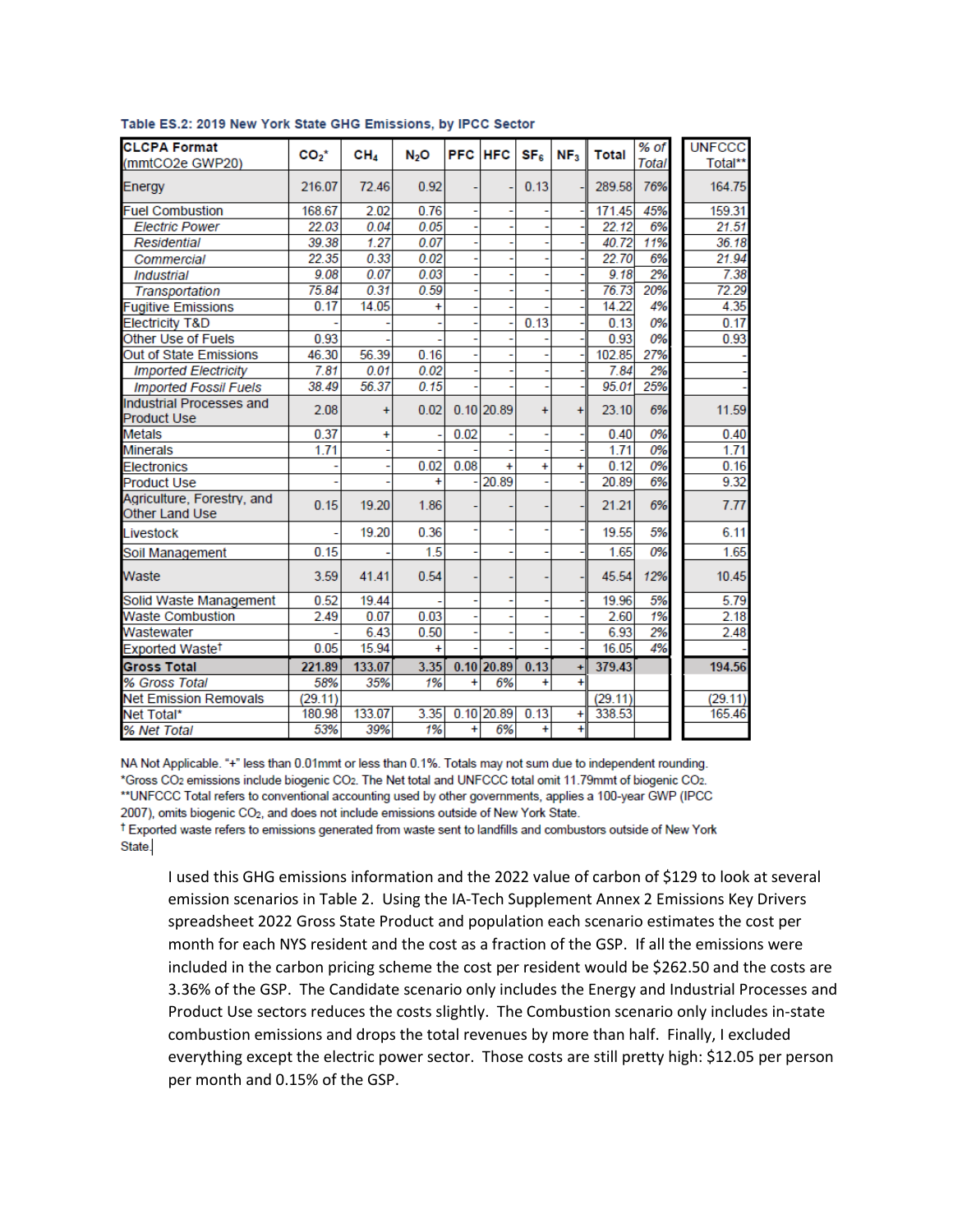| <b>CLCPA Format</b>                         |             | Annual Cost Using 2022 Cost of \$129 |              |           |        |              |                                  |    |       |
|---------------------------------------------|-------------|--------------------------------------|--------------|-----------|--------|--------------|----------------------------------|----|-------|
| (mmtCO2e GWP20)                             | Total       |                                      | <b>Total</b> | Candidate |        |              | <b>Combustion Electric Power</b> |    |       |
| <b>Energy</b>                               | $289.58$ \$ |                                      | 37,356       |           |        |              |                                  |    |       |
| <b>Fuel Combustion</b>                      | 171.45      | Ŝ                                    | 22,117       |           |        |              |                                  |    |       |
| <b>Electric Power</b>                       | 22.12       | Ś                                    | 2,853        | \$        | 2,853  | Ŝ.           | 2,853                            | Ŝ. | 2,853 |
| <b>Residential</b>                          | 40.72       | Ś                                    | 5,253        | \$        | 5,253  | Ŝ            | 5,253                            |    |       |
| Commercial                                  | 22.7        | \$                                   | 2,928        | \$        | 2,928  | \$           | 2,928                            |    |       |
| Industrial                                  | 9.18        | Ś                                    | 1,184        | \$        | 1,184  | \$           | 1,184                            |    |       |
| Transportation                              | 76.73       | Ś                                    | 9,898        | \$        | 9,898  | Ś            | 9,898                            |    |       |
| <b>Fugitive Emissions</b>                   | 14.22       | Ś                                    | 1,834        | \$        | 1,834  |              |                                  |    |       |
| <b>Electricity T&amp;D</b>                  | 0.13        | \$                                   | 17           | \$        | 17     |              |                                  |    |       |
| Other Use of Fuels                          | 0.93        | Ś                                    | 120          | \$        | 120    | \$           | 120                              |    |       |
| Out of State Emissions                      | 102.85      | Ś                                    | 13,268       | \$        | 13,268 |              |                                  |    |       |
| <b>Imported Electricity</b>                 | 7.84        | Ś                                    | 1,011        | \$        | 1,011  |              |                                  |    |       |
| <b>Imported Fossil Fuels</b>                | 95.01       | Ś                                    | 12,256       | \$        | 12,256 |              |                                  |    |       |
| <b>Industrial Processes and Product Use</b> | 23.1        | $\overline{\mathsf{s}}$              | 2,980        |           |        |              |                                  |    |       |
| <b>Metals</b>                               | 0.4         | \$                                   | 52           | \$        | 52     |              |                                  |    |       |
| <b>Minerals</b>                             | 1.71        | Ś                                    | 221          | \$        | 221    |              |                                  |    |       |
| <b>Electronics</b>                          | 0.12        | Ŝ                                    | 15           | Ś         | 15     |              |                                  |    |       |
| <b>Product Use</b>                          | 20.89       | Ś                                    | 2,695        | Ś         | 2,695  |              |                                  |    |       |
| Agriculture, Forestry, and Other Land Use   | 21.21       | \$                                   | 2,736        |           |        |              |                                  |    |       |
| Livestock                                   | 19.55       | \$                                   | 2,522        |           |        |              |                                  |    |       |
| Soil Management                             | 1.65        | Ś                                    | 213          |           |        |              |                                  |    |       |
| Waste                                       | 45.54       | Ś                                    | 5,875        |           |        |              |                                  |    |       |
| Solid Waste Management                      | 19.96       | \$                                   | 2,575        |           |        |              |                                  |    |       |
| <b>Waste Combustion</b>                     | 2.6         | Ś                                    | 335          |           |        |              |                                  |    |       |
| Wastewater                                  | 6.93        | $\overline{\mathsf{s}}$              | 894          |           |        |              |                                  |    |       |
| Exported Waste*                             | 16.05       | Ś                                    | 2,070        |           |        |              |                                  |    |       |
| <b>Gross Total</b>                          | 379.43      | $\dot{\mathsf{S}}$                   | 48,948       | \$        | 40,338 | $\mathsf{S}$ | 22,237                           | \$ | 2,853 |
| Cost per month per NYS resident             |             | Ŝ                                    | 206.62       | Ś         | 170.28 | Ŝ            | 93.87                            | Ś  | 12.05 |
| % of Gross State Product                    |             |                                      | 2.64%        |           | 2.18%  |              | 1.20%                            |    | 0.15% |

**Table 2: Estimated Statewide Costs (\$Millions) of a Carbon Price Using 2019 Emissions and 2022 Value of Carbon for Different Scenarios**

Another way to look at affordable costs is to set the costs per month per person and the costs relative to the GSP and see what revenues would be generated. Table 3 provides that information. On October 26, 2021, the AP-NORC Center and the Energy Policy Institute at the University of Chicago (EPIC) released the results of a [survey](https://apnorc.org/projects/where-do-americans-stand-on-climate-and-energy-policy/) that claimed that a majority of Americans regard climate change as a problem of "high importance". It also included [survey](https://apnorc.org/wp-content/uploads/2021/10/8784-EPIC-Final-Topline-1.pdf)  [questions](https://apnorc.org/wp-content/uploads/2021/10/8784-EPIC-Final-Topline-1.pdf) asking whether respondents would support, oppose, or neither support or oppose a law that imposed "a fee on carbon to combat climate change". The survey question asked "If the law passed, it would increase the average amount your household pays each month for energy, including electricity, heating gas, and gasoline or diesel for your car by a total of X dollars per month" where respondents were randomly assigned a \$1, \$10, \$20, \$40, \$75, or \$100 cost increase. For a \$1 per month increase, 45% would support, 30% would oppose, and 25% would neither support or oppose. For a \$100 per month increase, 20% would support, 62%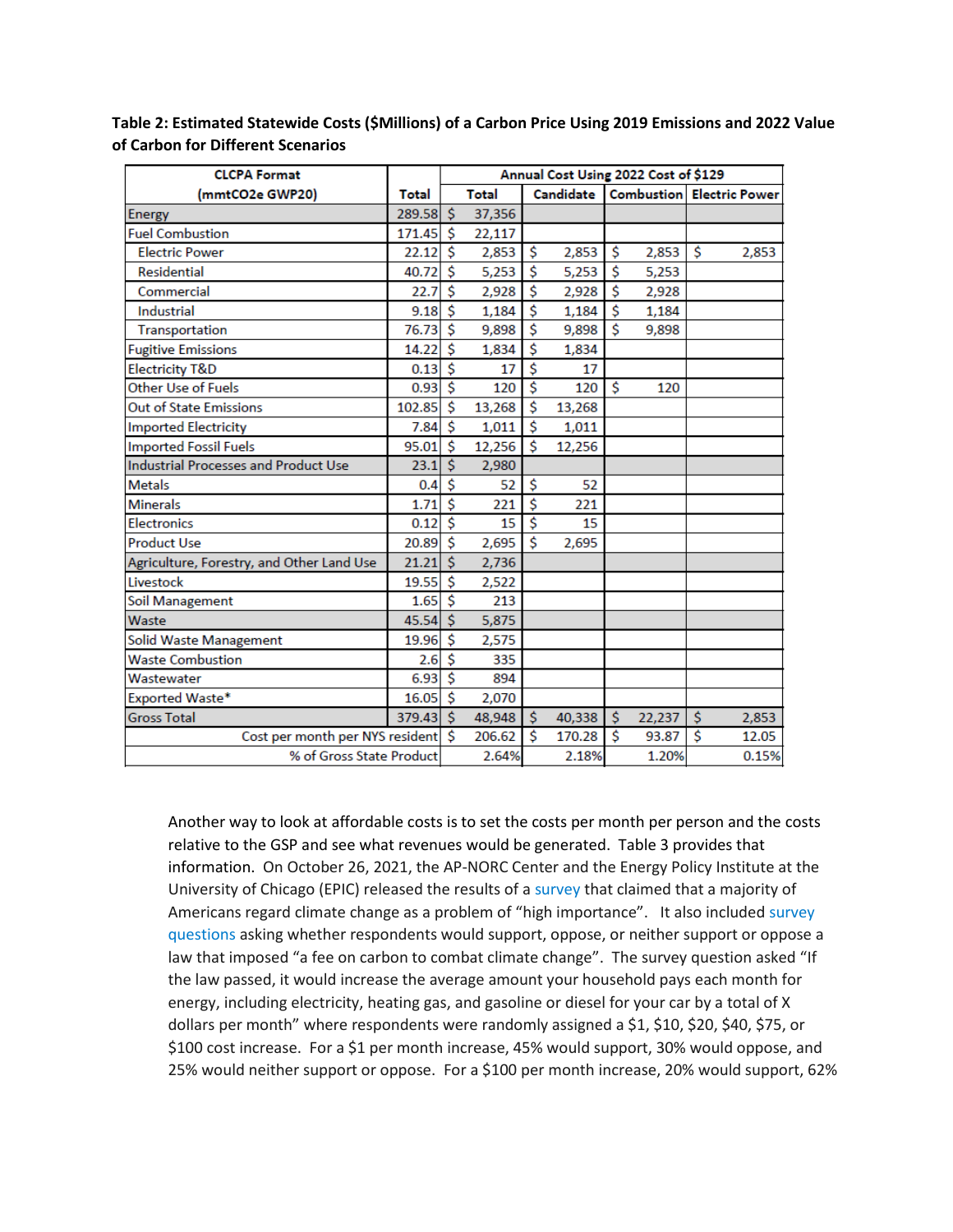would oppose, and 18% would neither support or oppose. Only 45% support \$1 per month per household and \$1 per month per person only provides revenues of \$237 million.

|                | <b>Population</b><br>(Millions) |                 |
|----------------|---------------------------------|-----------------|
| Cost per month | 19.74                           |                 |
| \$1            | \$236.9                         |                 |
| \$5            | \$1,184.5                       | Annual          |
| \$10           | \$2,369.0                       | <b>Revenues</b> |
| \$50           | \$11,844.9                      |                 |

# **Table 3: Revenues for Affordable Carbon Price Cost?**

|                 | <b>Gross State Product</b> |                        |
|-----------------|----------------------------|------------------------|
|                 | (20195)                    |                        |
|                 | \$1,851,570                | <b>Fraction of GSP</b> |
|                 | \$1,852                    | 0.1%                   |
| Annual          | \$3,703                    | 0.2%                   |
| <b>Revenues</b> | \$5,555                    | 0.3%                   |
|                 | \$9,258                    | 0.5%                   |

The Draft Scoping Plan provides no details to recommend what is affordable. Rather than getting bogged down in implementation issues, the Climate Action Council and the Climate Justice Working Group should address what is affordable. That recommendation is going to drive the specifications for all three of these carbon pricing approaches.

• Could the policy be designed to minimize leakage or any economic disadvantage to the New York economy compared to the regional economy?

The Draft Scoping Plan states: "Both carbon pricing and cap-and-invest programs present the risk of emission leakage, which may differ among sectors or industries covered." It goes on to say that:

The Climate Act requires programs to be designed to limit leakage. Policies have been considered and implemented elsewhere, however, that alleviate this risk by exempting certain industries from coverage or providing free allocation of allowances, sometime for only a multi-year phase-in period. Other possibilities would be to include border carbon adjustments, to the extent legally feasible, or to participate in multistate regional programs that may exist or be developed.

With regards to the third option the Plan states: "Although a clean energy supply standard may raise a similar risk of leakage, further evaluation and research would be needed to fully understand the dynamics. Partnering with neighboring states on such a standard would help to address any risks of leakage."

The reality is that I do not think it is possible to design a single state carbon pricing policy that would minimize leakage and economic disadvantage. If New York adds a carbon policy cost to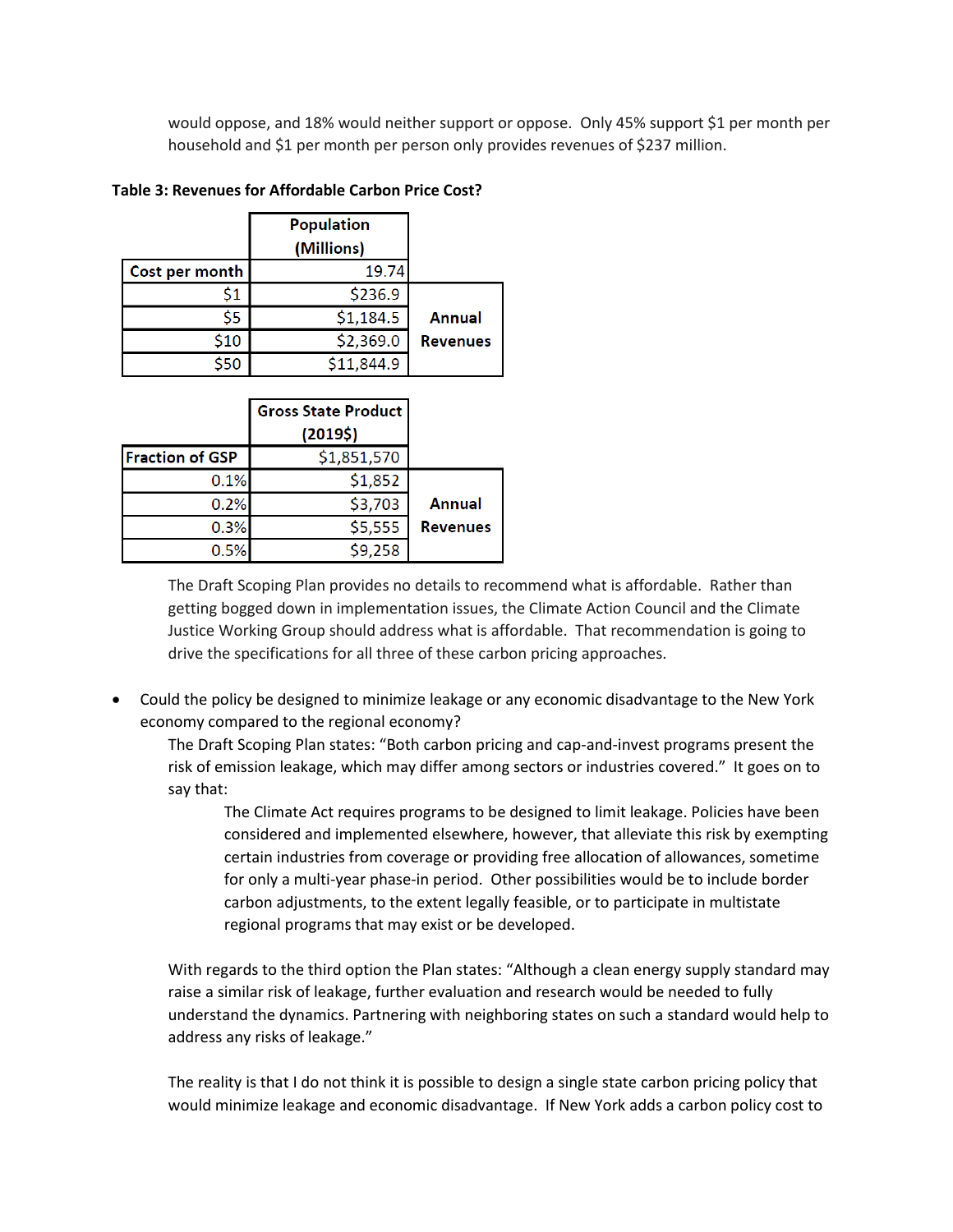doing business in New York and other states do not it has to be a disadvantage to the New York economy. The possibilities proposed are band aids and pick winners amongst sectors.

- How would the policy interact with other applicable regulatory standards?
	- The Draft Scoping Plan states:

Many of the regulatory programs recommended in this draft Scoping Plan that reduce emissions from covered sectors would complement the operation of economy-wide programs. Because a cap-and-invest program caps overall emissions, complementary regulatory measures would not result in additional reductions but would reduce the cost of meeting the cap by reducing demand for emission allowances. On the other hand, the level of a carbon price would not ordinarily vary depending on the emission reductions yielded by other programs. Therefore, the emissions reduced by a direct carbon price would be in addition to the emissions reductions from the regulatory standards. Of course, as those regulatory standards reduce emissions, the carbon price would be applied to a smaller amount of emissions, reducing revenues. As noted above, in the event a carbon price does not provide the required level of statewide emission reductions under the Climate Act, additional legally enforceable regulatory measures on certain source categories or sectors may be necessary. Other regulatory standards would likely be complementary to a clean energy supply standard, resulting in additional emissions reductions, similar to carbon pricing.

There is nothing in this description that does not state the obvious or dissuade me from my belief that the affected sources will treat this as a tax. Because there are so few control options available this is simply going to be an added cost of doing business in New York.

• Should the policy be adopted economy-wide or for selected sectors? How would it be applied economy-wide?

Table 2 above shows some of the revenue expectations for different sectors. From an implementation standpoint, I do not believe that an economy-wide program can work. The emissions from the out of state emissions, imported electricity, and imported fossil fuels sectors do not lend themselves to carbon pricing of any sort. Tracking emissions to properly account for costs for the Agriculture, Forestry, and Other Land Use and Waste sectors would be difficult, time-consuming, and subject to large uncertainties so I don't think those sectors should be included. The Industrial Processes and Product Use sector is the one most likely affected by leakage so I think those emissions should also be excluded. In Table 2 that leaves the combustion and electric power sectors.

• Is the policy equitable across regions of the State?

The Draft Scoping Plan states that "Members of the Council have identified the need to ensure that an economy-wide program does not place a disproportionate burden on particular geographic portions of the State". I think that is a concern borne of ignorance and ideology. Any variation of this type of approach is going to have tradeoffs. There are far bigger problems than some real or imagined disproportionate burden.

• Could the policy be designed to stimulate economic development and innovation?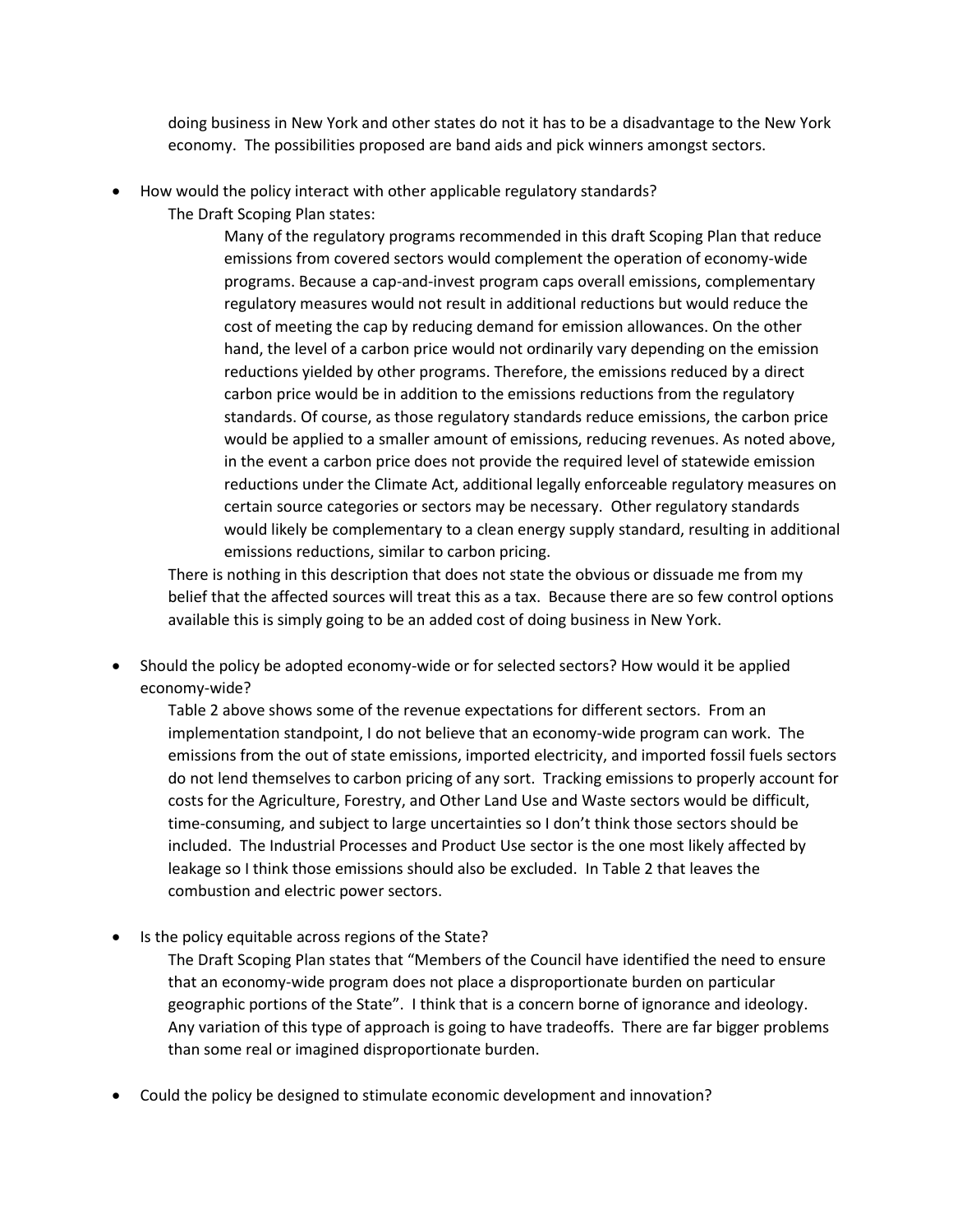The Draft Scoping Plan states: these policies "could have the effect of stimulating private investment in lower-carbon sources and technologies. In addition, auction proceeds or revenues could be invested in ways that support sustainable low-carbon economic development." That more or less just says the policy generates money and can be used as proposed.

• Could and should the policy integrate with regional policies like RGGI? The Draft Scoping Plan states the obvious. If combined with other regional policies, it is probable that there will be more reductions. In addition, the program would either have to be integrated with RGGI or New York would have to drop out of the program.

# **Other Comments**

Based on the format of Section 17, it was written to address specific issues raised by the Climate Action Council. As a result, it gets bogged down into details about specific issues raised by council members rather than looking at the big picture. In theory, a price on carbon is a great idea. The Council has not considered the theory relative to their perceptions.

My overview comments explain why I believe carbon pricing will always be a regressive tax. I also think that there are a number of practical reasons that carbon pricing will not work as theorized. Because a global program is impractical, leakage is always going to be a problem. All carbon pricing proposals need to address the problem that as carbon emissions go down revenues go down relative to the fact that reductions get more difficult and expensive as control efficiency increases. The Council members who support carbon pricing seem to be blissfully unaware of the realities of the energy market that are at odds to their theories. Based on observed results I think that indirect market signals are going to lead to less cost-effective reductions in the time frame necessary for the aggressive reduction rules. To date, carbon pricing for the electric sector only considers generation costs which leads to cost shifting the additional costs to supply electricity when and where it is needed to be covered outside the carbon pricing framework. Supporters under-estimate the very real problems of implementation logistics. My concerns about carbon pricing are supported by the RAP study.

In addition to my practical concerns "A Practical Guide to the [Economics of Carbon Pricing](https://www.policyschool.ca/wp-content/uploads/2016/09/Carbon-Pricing-McKitrickFINAL.pdf) by Ross McKitrick defines how carbon pricing is supposed to work in theory. He explains that "First and foremost, carbon pricing only works in the absence of any other emission regulations." The Guide goes to note "another important rule for creating a proper carbon-pricing system is to be as careful as possible in estimating the social cost of carbon". He argues that "whatever the social cost of carbon is determined to be, the carbon price must be discounted below it by the marginal cost of public funds (MCPF) — that is, the economic cost of the government raising an additional dollar of tax, on top of what is already being raised". The Draft Scoping Plan does not even recognize the importance of this aspect of carbon pricing. Finally, he notes that: "it needs to be remembered that carbon pricing works because it is a market-based policy: it works with market forces, not against them. He concludes: "There may be many reasons to recommend carbon pricing as climate policy, but if it is implemented without diligently abiding by the principles that make it work, it will not work as planned, and the harm to the Canadian economy could well outweigh the benefits created by reducing our country's already negligible level of global CO2 emissions."